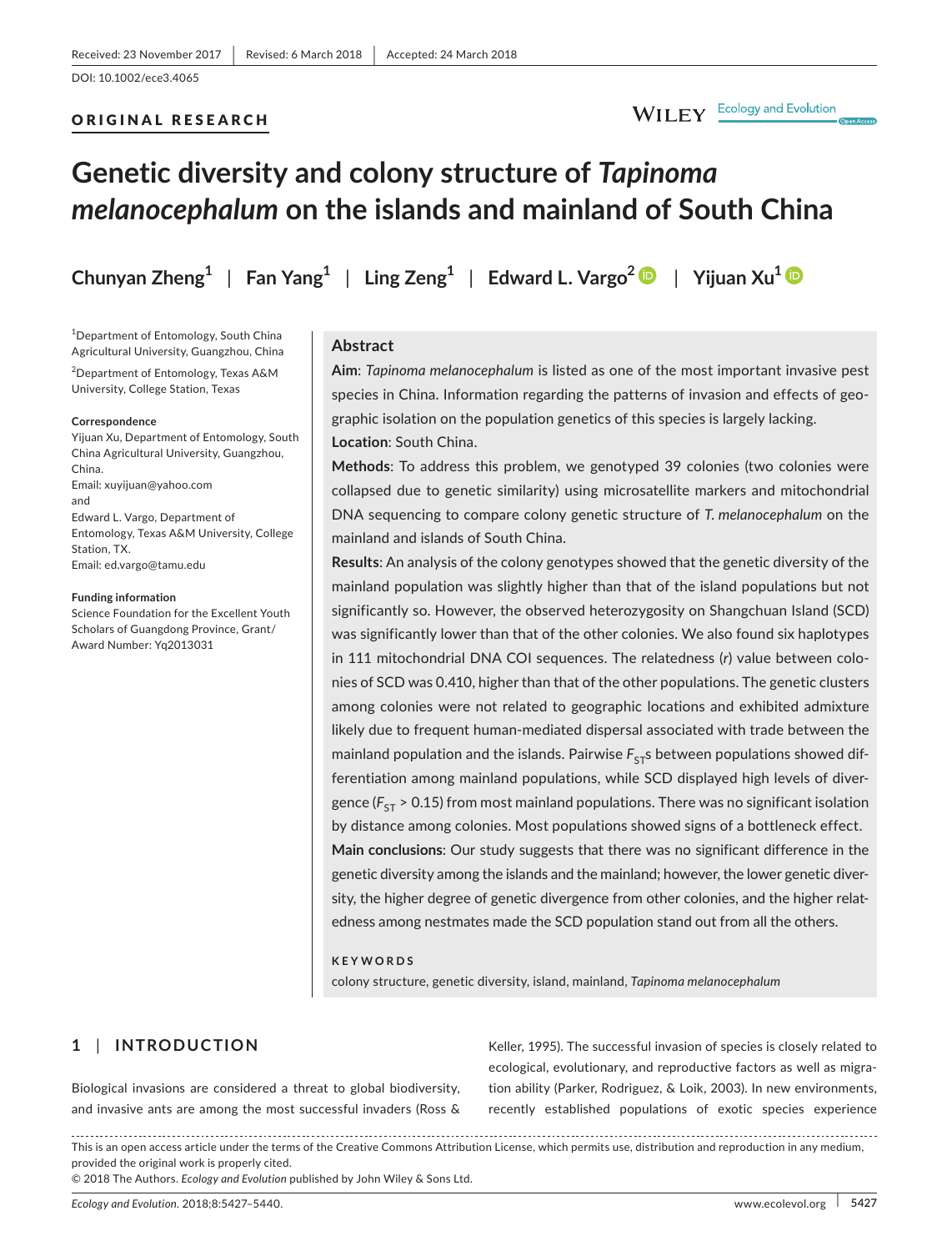**5428 WII FY** Ecology and Evolution **CONSIDER ALL CONSIDER ALL CONSIDER ALL CONSIDER ALL** 

decreased genetic variability due to bottlenecks, which leads to inbreeding depression (Allee, Park, Emerson, Park, & Schmidt, 1949; Linhart & Grant, 1996).

*Tapinoma melanocephalum*(Fabricius) (Hymenoptera:Formicidae), the ghost ant, is a ubiquitous invasive species and widely distributed in the tropical and subtropical latitudes worldwide, and even invades temperate zones through commercial activity and human trade (Espadaler & Espejo, 2002; Wilson, 1967). *T. melanocephalum* is not only a household-infesting ant (Nickerson, Bloomcamp, & Fasulo, 2004), but also an agriculture pest associated with hemipteran species, such as mealybugs and scales (Fowler, Bernardi, Delabie, Forti, & Pereira-da-Silva, 1990; Venkataramaiah & Rehman, 1989). It was first known to invade China in ca. 1929. Currently, it is frequently found in disturbed habitats where it nests in old branches, dry grass clumps, moist grass, and plant stems. It is also likely to be found in rotten wood, soil, and decayed parts of trees or beneath bark as well as in the walls of houses and in plant pots. It has successfully spread through several provinces in South China and some areas of North China through human assistance (Wetterer, 2009).

In their introduced ranges, changes in colony structure have facilitated success of many invasive social insects, such as the ant *Anoplolepis gracilipes* and *Linepithema humile* (Corin, Abbott, Ritchie, & Lester, 2007; Thomas, Becker, Abbott, & Feldhaar, 2010). Invasive social insects often form supercolonies containing in some cases billions of workers and thousands of queens spread over hundreds of square kilometers (Holway, Lach, Suarez, Tsutsui, & Case, 2002; Holway & Suarez, 2004). Like other invasive ants, colonies of *T. melanocephalum* are polygynous, usually unicolonial; mating is intranidal; colonies are mostly founded by budding; and swarming is generally lacking (Smith & Whitman, 1992). Workers within unicolonial societies, or supercolonies, can move freely among different nests without aggression. Different supercolonies can exist near each other and exhibit distinct colony boundaries (Waldman, Frumhoff, & Sherman, 1988). On Christmas Island, the invasive ant *Anoplolepis gracilipes* established two supercolonies with an unusual reproductive strategy resulting in workers that were heterozygous at all microsatellite loci examined (Thomas et al., 2010).

There have been several hypotheses to explain unicoloniality of invasive ants from a genetic perspective. Tsutsui, Suarez, Holway, and Case (2000) reported that unicoloniality of invasive ants in their introduced regions may result from loss of genetic diversity. Invasive populations showed lower genetic diversity due to a genetic bottleneck. Lower genetic variability may result in a change in the nestmate recognition system, leading to decreased aggression (Bourke & Franks, 1995; Tsutsui et al., 2000; Vásquez & Silverman, 2008). Another mechanism for unicolonial formation has been proposed for *Linepithema humile* by "genetic cleansing." Giraud, Pedersen, and Keller (2002) hypothesized that colonies could share common recognition alleles. These recognition signals might gradually mix with colonies or supercolonies due to reduced interpopulation aggression and increased encounter rates between colonies.

Genetic diversity has played an important role in the evolutionary changes of species in response to changing environmental

stress (Frankel & Soulé, 1981), and it is one of the three levels of biodiversity promoting the long-term survival of a species (Frankham, Briscoe, & Ballou, 2002; Hedrick & Kalinowski, 2000; Morley et al., 2004). The ability of invasive ants to resist environmental stress and adapt to changes in the environment is dependent on genetic diversity (Beardmore, Mair, & Lewis, 1997). Therefore, studies on genetic diversity would be helpful for understanding the evolution and adaptation of invasive ants in their introduced environments (Sakai et al., 2001). Genetic constraints potentially influence initial colonization and will also influence the rate of spread (Antonovics, 1976; Sakai et al., 2001). Islands are isolated from nearby mainland by large water barriers and are usually smaller in area than the mainland (Losos & Ricklefs, 2009a). Geographic isolation of invasive species from the mainland results in experiencing different environmental conditions, food resources, and biological competitors and predators. In addition, the water surrounding islands acts as a geographic barrier to dispersal that limits gene flow both between island populations and between island and mainland populations (Barnett et al., 2013; Duffie, Glenn, Vargas, & Parker, 2009). Previous bottlenecks or continued isolation from the mainland can also decrease genetic diversity of invasive species in islands (Losos & Ricklefs, 2009b; Pimm, Diamond, Reed, Russell, & Verner, 1993).

Here, we explore the genetic and environmental (geographic isolation) factors in introduced areas to determine and compare the population genetic structure and colony characteristics of *T. melanocephalum* between island and mainland regions using six microsatellite loci and COI sequence data, and examine the relationship between two levels of population structure. The aim of this study is to characterize the breeding structure of the colonies and to investigate the relationships among populations and the mechanism of population spread.

# **2** | **MATERIALS AND METHODS**

# **2.1** | **Sampling and study sites**

All samples of *T. melanocephalum* were collected from April to June 2015 using 50-ml plastic vials baited with chicken sausage (Shuanghui Group CO., LTD, Luohe, China). *T. melanocephalum* samples were collected at 23 and 16 points from the mainland and islands, respectively (Figure 1). Every two collection points were separated by at least 40 m. The sample collection points from six mainland populations were in Beihai (BH, two points: BH1 and BH2), Zhanjiang (ZJ, three points: ZJ1, ZJ2, and ZJ3), Shanju (SJ, five points: SJ1–SJ5), Guangzhou (GZ, five points: GZ1–GZ5), Zhuhai (ZH, two points: ZH1 and ZH2), and Meizhou (MZ, six points: MZ1–MZ6). On the islands, samples were collected from Weizhou (WZD, two points: WZD1 and WZD2), Naozhou (NZD, four points: NZD1–NZD4), Shangchuan (SCD, three points: SCD1– SCD3), Hebao (HBD, three points: HBD1–HBD3), and Dong'ao (DAD, four points: DAD1–DAD4) populations. The GPS coordinates were obtained by DIVA-GIS 7.1 software (see Table S1).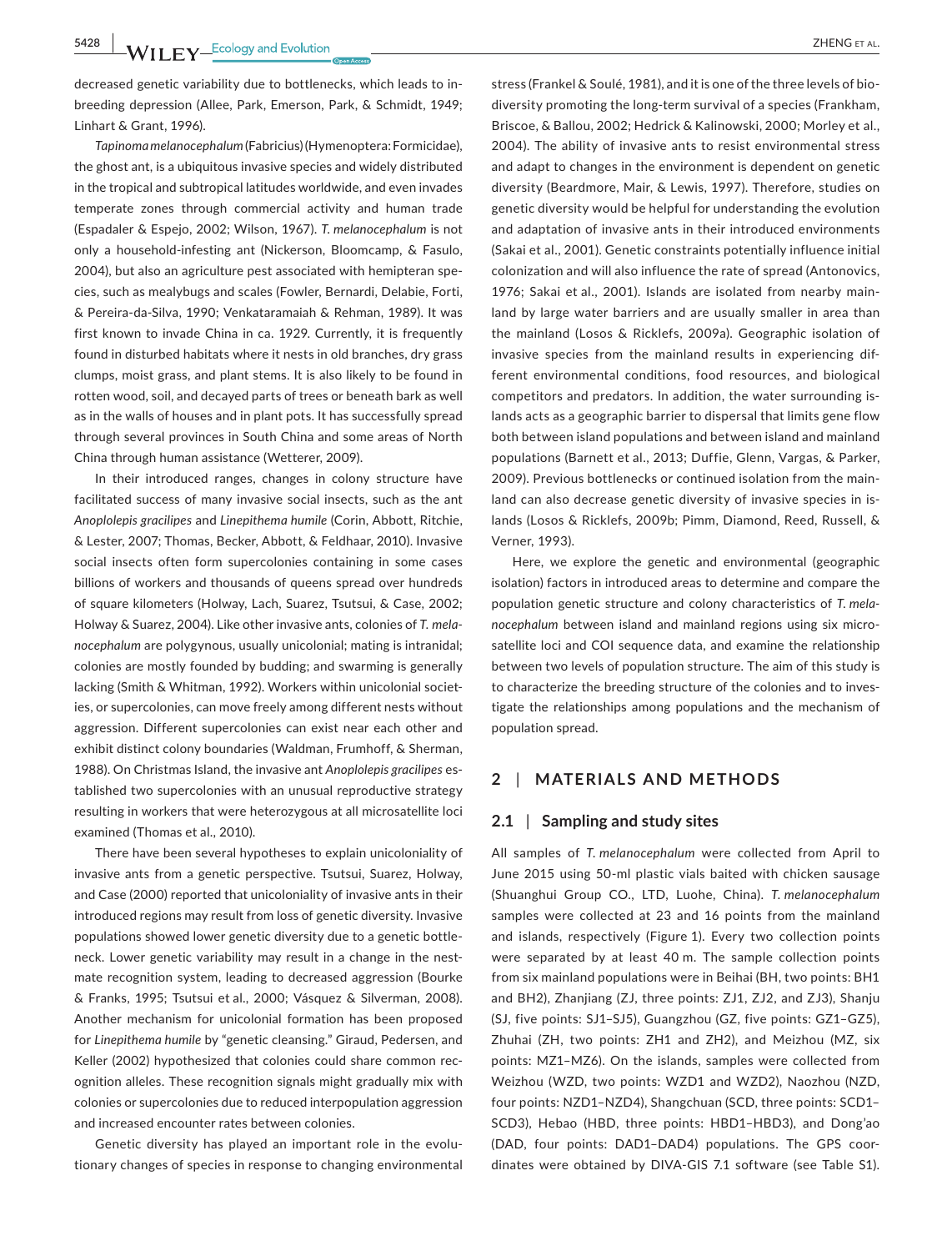

**FIGURE 1** Locations of the five island populations and six mainland populations of *Tapinoma melanocephalum* examined in this study. The map was generated by DIVA-GIS version 7.1

After collection, the samples were preserved in 90% ethanol and stored at 4°C until DNA extraction.

# **2.2** | **Molecular techniques**

DNA from at least 18 workers from each collection point was extracted using the TIANamp Micro DNA Kit(TianGen Biology CO, Ltd., Beijing, China). In total, 778 workers were genotyped at six microsatellite loci: locus 911, locus 1315, locus 364, locus 434, locus 592, and locus 1178 (GenBank accession nos.: KX641151–KX641156). The polymerase chain reaction (PCR) amplification was performed in 25 μl containing 1.5 μl of DNA extract (25 ng/μl), 1 μl of each primer (10 μmol/L; synthesized by Sangon Biotech (Shanghai) Co., Ltd., Shanghai, China), 12.5 μl Premix rTaq (TaKaRa, Japan), and 9 μl of  $ddH<sub>2</sub>O$ . The cycling conditions for the amplification were as follows: 3 min at 94°C followed by 35 cycles of 30 s at 94°C, 30 s at annealing temperature (see Table 1 for annealing temperature for each primer), 45 s at 72°C, and an extension of 5 min at 72°C. The PCR products were diluted 1:10 with 1× dilution buffer (5  $\times$  930 DNA Dilution Buffer) and separated by a Fragment Analyzer™ automated capillary electrophoresis system (Advanced Analytical Technologies, Inc., USA). The alleles were scored using the software PROSize 2.0 (Advanced Analytical Technologies, Inc., USA).

The partial cytochrome oxidase subunit I (COI) gene of the mitochondrial DNA was amplified and sequenced from 111 individuals from all colonies using the primers LCO1490 (5′-GGT CAACAAATCATAAAGATATTGG-3′) and HCO2198 (5′-TAAA CTTCAGGGTGACCAAAAAATCA-3′) (modified from Hebert, Ratnasingham, & de Waard, 2003; GenBank accession number: JQ913600). The PCR amplification reaction and cycling followed the

method described by Chiotis, Jermiin, and Crozier (2000), and the PCR products were sent for sequencing to Sangon Biotech Co., Ltd (Shanghai, China). All sequences were edited in DNAStar. If necessary, errors were manually corrected and then aligned using MEGA 6.0 software after blasting in NCBI. Based on a 610-bp fragment, the genetic diversity of the COI gene was estimated.

# **2.3** | **Colony boundary test**

To determine whether workers collected from different points could be attributed to the same colony, genotypic differentiation with pairs of samples collected from the different geographic points from each site was performed using the log-likelihood G test in GENEPOP version 4.5.1 (Raymond & Rousset, 1995). The *p* values were detected using Fisher's probability with the standard Bonferroni correction. Two sampling locations were considered to be different colonies if the genotypic differentiation of workers from them was shown to be significantly different (Deheer & Vargo, 2004; Dronnet, Chapuisat, Vargo, & Bagnères, 2005).

# **2.4** | **Genetic diversity testing**

The Hardy–Weinberg equilibrium for each locus and linkage disequilibrium (LD) for each pair of loci were tested by GENEPOP version 4.5.1 (Raymond & Rousset, 1995). To avoid high relatedness within colonies, we randomly selected one individual from each colony to test. For linkage disequilibrium testing, we performed 10 repetitive calculations by taking 10 different individuals from each colony. The *p* values were tested using the Bonferroni correction for multiple tests (Rice, 1989). FreeNA software was used for checking the null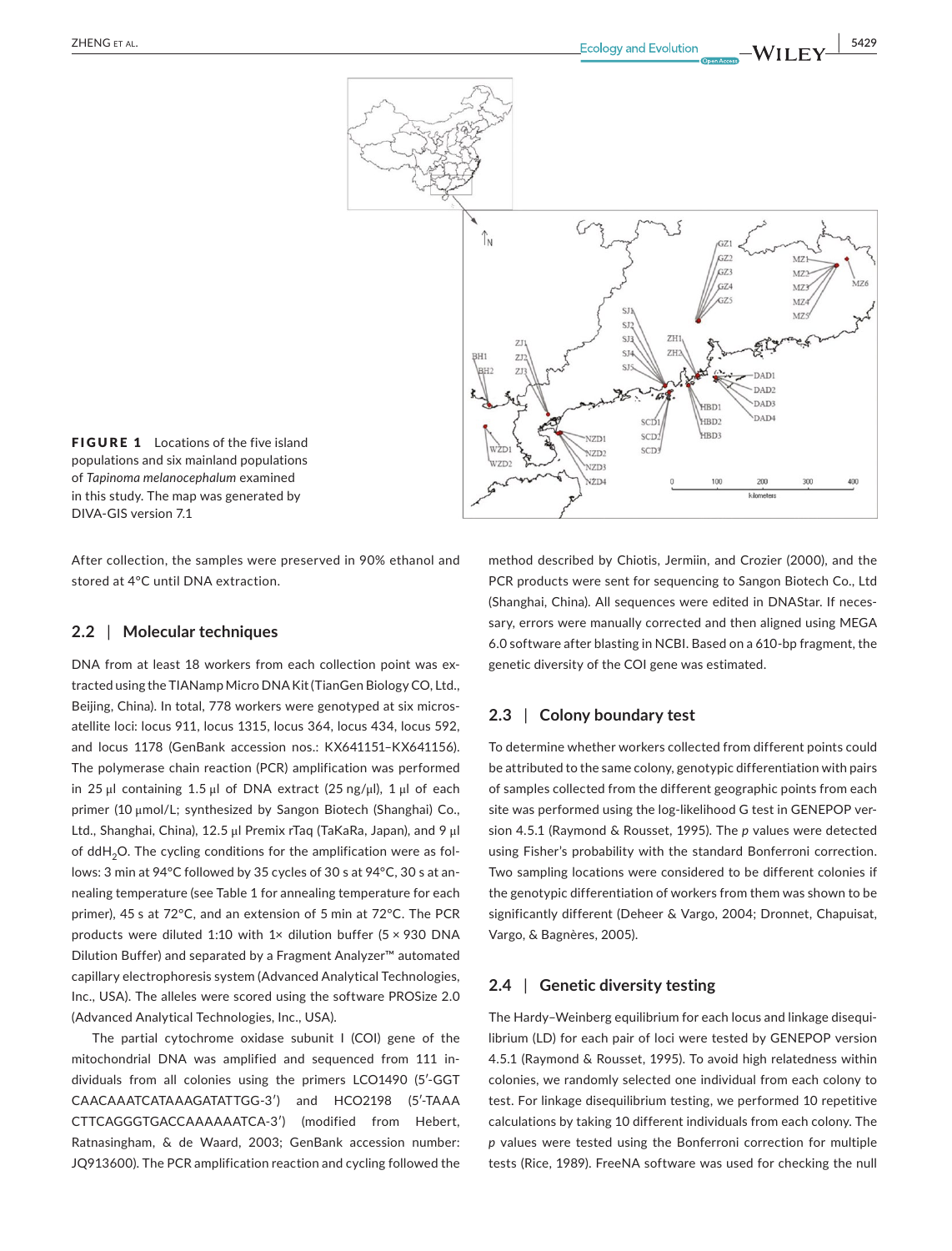| i<br>I<br>ì           |  |
|-----------------------|--|
| í<br>Ì<br>)           |  |
| ֚֡֕֡<br>١<br>5        |  |
| .<br>!                |  |
| <br> <br> <br>        |  |
| $\mathfrak{c}$        |  |
| i<br> <br> <br> <br>ŀ |  |

|            |           | Primer sequence forward                                                                                                                                                                                     |                  |              |             | GenBank       | Mainland       |          | Island |           | PHWE       |
|------------|-----------|-------------------------------------------------------------------------------------------------------------------------------------------------------------------------------------------------------------|------------------|--------------|-------------|---------------|----------------|----------|--------|-----------|------------|
| Locus      | Repeat    | Primer sequence reverse                                                                                                                                                                                     | $T_{\rm m}$ (°C) | Product size | Range (bp)  | accession no. | ⋖              | AR       | ⋖      | <b>AR</b> |            |
| Locus 911  | (CA)14    | GCCTCGTCAAGAGTGGTCTC                                                                                                                                                                                        | 54               | 259          | 236-269     | KX641151      | 31             | 30.46    | 25     | 25        | p < .001   |
|            |           | GGAAAGCAGCAATTTCTCG                                                                                                                                                                                         |                  |              |             |               |                |          |        |           |            |
| Locus 1178 | (TG)15    | CACAGTACCCTGGAGGCATT                                                                                                                                                                                        | 53               | 187          | 490-519     | KX641152      | 25             | 24.641   | 28     | 28        | $p = .172$ |
|            |           | CGTGAGAGAATTTGCGTGA                                                                                                                                                                                         |                  |              |             |               |                |          |        |           |            |
| Locus 1315 | (TATAC)22 | GCATGTGCAGTCTCGAAT                                                                                                                                                                                          | 54               | 261          | $261 - 348$ | KX641153      | $\overline{4}$ | 13.956   | 15     | 14.994    | $p = .003$ |
|            |           | GGGTCTGATGGAATACCGTG                                                                                                                                                                                        |                  |              |             |               |                |          |        |           |            |
| Locus 434  | (AC)28    | AGCTCGGCTGATTCGTTATG                                                                                                                                                                                        | 52               | 129          | $106 - 139$ | KX641154      | 22             | 21.885   | 19     | 19        | p < 0.5    |
|            |           | <b>TTCTTTTCACTGTTGCG</b>                                                                                                                                                                                    |                  |              |             |               |                |          |        |           |            |
| Locus 364  | (CA)27    | GCACTTTCAGTGCCCATT                                                                                                                                                                                          | 53               | 330          | 91-144      | KX641155      |                |          |        |           | $p < .001$ |
|            |           | CTGCTATTACTGGCACGCTG                                                                                                                                                                                        |                  |              |             |               |                |          |        |           |            |
| Locus 592  | (AC)18    | CGAACGAATCCTTGGTCAAT                                                                                                                                                                                        | 53               | 221          | 395-430     | KX116456      | 19             | 18.852   | 18     | 17.994    | $847. = q$ |
|            |           | TACATCGTCCACACAGCTC                                                                                                                                                                                         |                  |              |             |               |                |          |        |           |            |
| Mean       |           |                                                                                                                                                                                                             |                  |              |             |               | 22.2A          | 21.9588b | 21A    | 20.9976b  | p < 0.001  |
|            |           | The variability at five microsatellite loci in Tapinoma melanocephalum was tested from mainland populations and island populations. The number of alleles (A) and allele richness (AR) were estimated among |                  |              |             |               |                |          |        |           |            |

all samples. PHWE shows the p value for the test of Hardy–Weinberg equilibrium. Data with lowercase or uppercase letter indicate no significant difference between island populations and mainland popu-<br>Iations using an inde all samples. PHWE shows the *p* value for the test of Hardy–Weinberg equilibrium. Data with lowercase or uppercase letter indicate no significant difference between island populations and mainland populations using an independent *t* test (*p* > .05).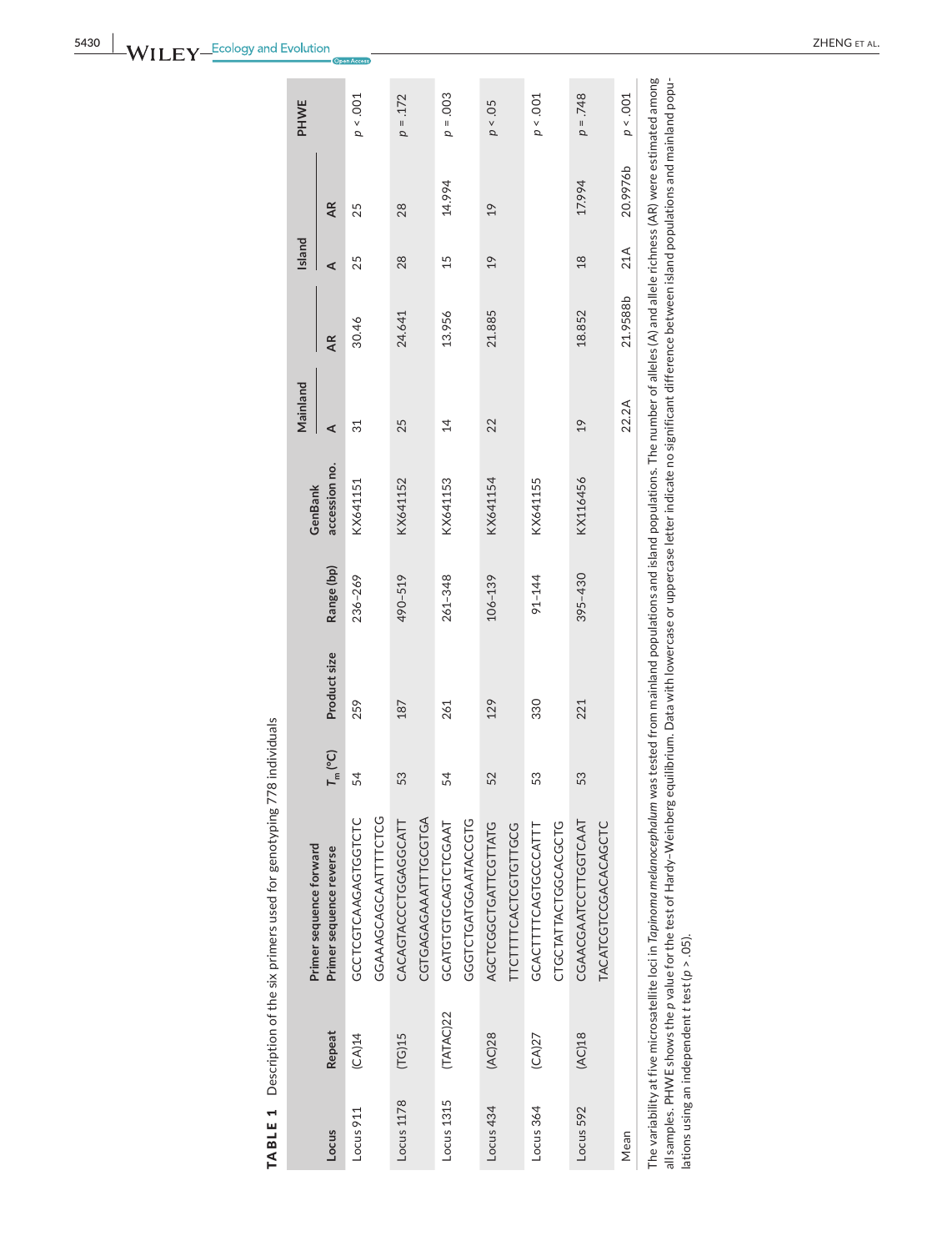allele for each locus and colony with the exception maximization (EM) algorithm (Chapuis & Estoup, 2007; Dempster, Laird, & Rubin, 1977). The number of alleles and the allele richness in each colony and population were analyzed by FSTAT 2.9.3 (Goudet, 1995). The observed heterozygosity and the Shannon index of each colony or population were estimated by GENALEX 6.5 software (Peakall & Smouse, 2006). The Shannon index is a measure of the genetic diversity of a population that is estimated based on the allele number and frequency, and the resulting values ranged from 0 (low diversity) to 4.6 (high diversity; Colwell, Mao, & Chang, 2004). When we compared the genetic diversity among all island and mainland populations, our results were estimated at the population levels of the island and mainland, instead of at the colony level. Significant differences were determined by SPSS 14.0 using an independent *t* test. The observed heterozygosity of all populations did not have similar variances and was compared using a Kruskal–Wallis test, and if the differences were significant, multiple comparisons of means were performed with the Mann–Whitney test. In addition, the haplotype diversity of each colony was detected by DnaSP (Rozas, Sánchez-DelBarrio, Messeguer, & Rozas, 2003).

## **2.5** | **Genetic structure of colonies and populations**

To determine the genetic relationships among populations, each colony was considered a subpopulation in each geographic site (similar to that reported by Vargo, 2003) and was subjected to an independent simulation run by STRUCTURE software based on the admixture model and an allele frequency-correlated model, with different genotypes of individuals allocated to different genetic clusters (Evanno, Regnaut, & Goudet, 2005; Pritchard, Wen, & Falush, 2010). Here, we ran all individuals genotyped at the population level, taking the first individual genotyped per colony. We performed 10 runs for each value of K with the simulated number of geographic populations from 1 to 11 with 5,000 runs of MCMC after a burn-in period of 10,000 runs that was discarded after burning. After running, we uploaded the results file into STRUCTURE HARVESTER (<http://taylor0.biology.ucla.edu/structureHarvester/>#) to determine the most likely number of genetic clusters (K) using the method of Evanno et al. (2005).

The coefficient of relatedness among workers was estimated within all 37 colonies sampled and worker nestmates of colonies from 11 geographic populations for genetic analysis using FSTAT 2.9.3, following Queller and Goodnight (1989) using all individual genotypes as the reference population. The index of relatedness *R* weights each allele inversely by its frequency in the population so that rare alleles are given a relatively higher weight.

# **2.6** | **Isolation by distance**

To estimate the degree of genetic differentiation at the population level at this scale, we calculated the pairwise  $F_{ST}$ s for 11 geographic populations with one individual from each colony using GENEPOP version 4.5.1. The differentiation index was interpreted in a standard manner as follows: a low degree of genetic differentiation ( $0 \le F_{ST}$  < 0.05); a medium degree of genetic differentiation (0.05  $\leq$   $F_{ST}$  < 0.15); a high degree of genetic differentiation  $(0.15 \le F_{ST} \le 0.25)$ ; and a very high degree of genetic differentiation ( $F_{ST}$  > 0.25; Rousset, 1997). To assess the colony level of genetic differentiation related to the geographic distance, we considered colonies in the island and mainland areas separately as population genetic units instead of geographic populations based on site. The correlation coefficients between  $F_{ST}/(1 - F_{ST})$ and the natural log of the geographic distance (km) were run using GENEPOP version 4.5.1 with Mantel tests (Raymond & Rousset, 1995).

# *2.7* | *F***-statistics analysis**

To assess genetic variation among the island and mainland populations, we performed a three-level analysis of *F*-statistics (Weir & Cockerham, 1984). In this part, only five loci (locus 434, locus 592, locus 911, locus 1178, and locus 1315) were used in the *F*-statistics analysis. We followed the approach of Thorne et al. (1999) partitioning genetic variation into three levels: individual, colony, and region. Here, regions included five island populations (14 colonies) and six mainland populations (23 colonies). Arlequin v3.5.1.3 was used to perform an analysis of molecular variance (AMOVA) with three different levels, and different fixation indices were obtained:  $F_{\text{INDIVIDUAL-COLONY}}$ ,  $F_{\text{COLONY-REGION}}$ , and  $F_{\text{REGION-TOTAL}}$ . The *p* value was calculated by 10,000 replications (Schneider, Roessli, & Excoffier, 2000).

#### **2.8** | **Genetic bottleneck test**

The program BOTTLENECK 1.2.02 was used to detect whether the populations recently experienced bottlenecks (Piry, Luikart, & Cornuet, 1999). The infinite allele model (IAM) combined with the stepwise mutation model (SMM) based on two statistical tests, the sign test and the Wilcoxon signed-rank test, were performed to test whether there was significant heterozygosity excess at all loci. The tests were performed on replicate data sets for each population. In each population, we used at least 18 individuals for each colony. Totally, 3,112 tests (778 individuals) were performed for all populations (778 resampled data sets × two tests × two models for mutation–drift equilibrium). The significance of the bottleneck tests on all data sets was examined using Fisher's combined probability test.

# **3** | **RESULTS**

#### **3.1** | **Colony boundaries and breeding structure**

The results of the tests of genetic differentiation between collection points indicate the presence of 14 distinct colonies among the island samples. A total of four collection points from the NZD population were grouped into three colonies (significance of G test between NZD2 and NZD3 points which were 500 m apart, *p* = .1248;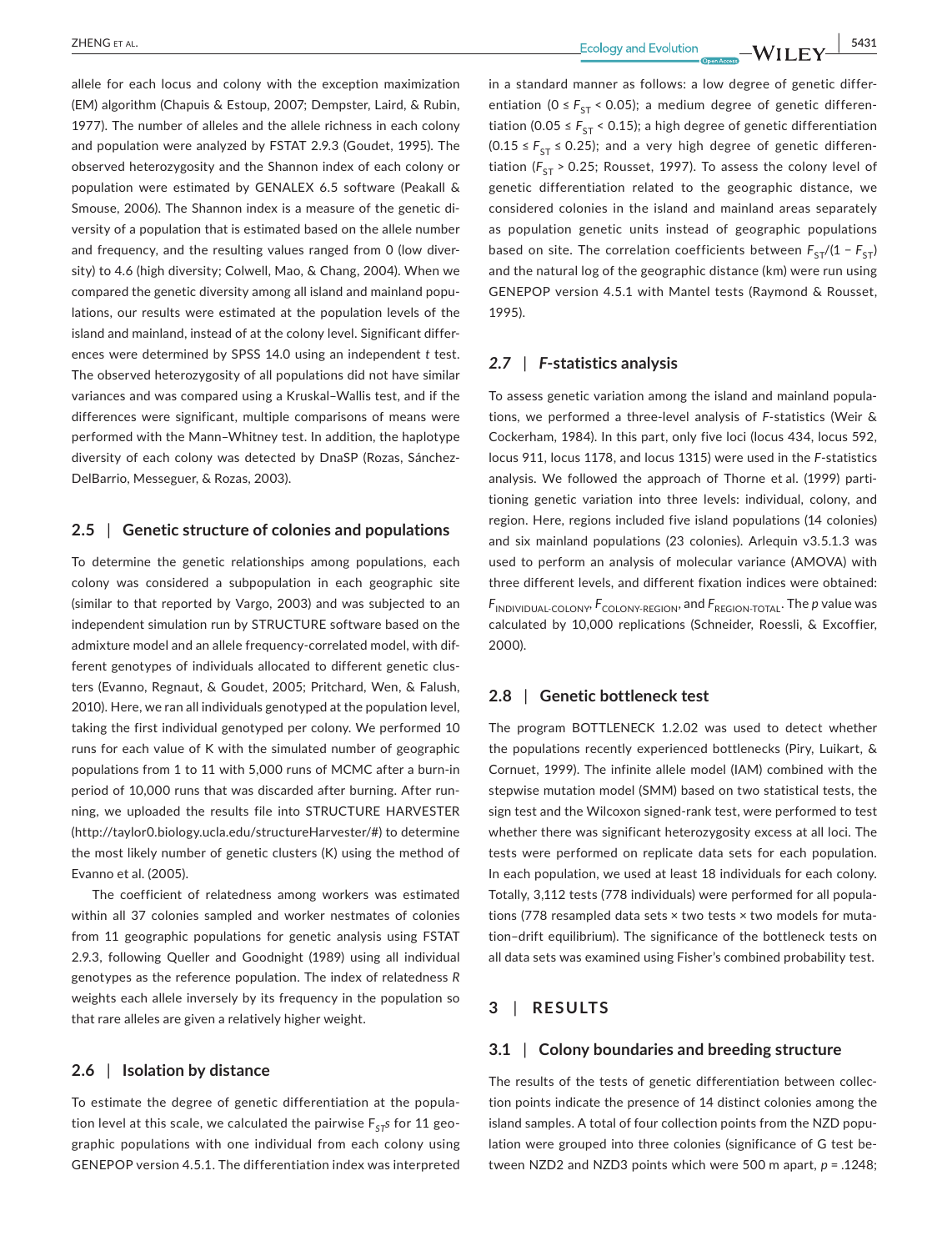TABLE 2 Colony genetic diversity for 11 geographic populations using five microsatellite loci and mitochondrial DNA haplotypes per colony

|                    | Microsatellite analysis |           |                         |        |                   |                           |
|--------------------|-------------------------|-----------|-------------------------|--------|-------------------|---------------------------|
| Colony             | А                       | <b>AR</b> | HO                      | L      | r                 | <b>COI</b> haplotype      |
| Shanju             | 6.2                     | 6.0444    | $0.4691 \pm 0.1619$ abc | 1.3306 | $0.303 \pm 0.033$ |                           |
| COLSJ1             | 6.4000                  | 6.2738    | 0.4400                  | 1.3661 |                   | A                         |
| COLSJ2             | 5.4000                  | 5.2966    | 0.5200                  | 1.3596 |                   | Α                         |
| COLSJ3             | 5.0000                  | 4.9106    | 0.4700                  | 1.2479 |                   | Α                         |
| COLSJ4             | 7.0000                  | 6.7860    | 0.4300                  | 1.3186 |                   | Е                         |
| COLSJ5             | 7.2000                  | 6.9552    | 0.4856                  | 1.3609 |                   | A                         |
| Zhuhai             | 5.4                     | 5.3036    | $0.5650 \pm 0.0350a$    | 1.3420 | $0.293 \pm 0.072$ |                           |
| COLZH1             | 5.8000                  | 5.7320    | 0.6000                  | 1.4615 |                   | $\sf B$                   |
| COLZH <sub>2</sub> | 5.0000                  | 4.8752    | 0.5300                  | 1.2226 |                   | Α                         |
| Meizhou            | 5.93                    | 5.7829    | $0.5467 \pm 0.0212$ ab  | 1.3390 | $0.274 \pm 0.027$ |                           |
| COLMZ1             | 5.6000                  | 5.4918    | 0.5000                  | 1.2224 |                   | Α                         |
| COLMZ <sub>2</sub> | 6.0000                  | 5.8338    | 0.6100                  | 1.3744 |                   | $\mathsf C$               |
| COLMZ3             | 6.2000                  | 5.9950    | 0.5600                  | 1.3628 |                   | Α                         |
| COLMZ4             | 5.8000                  | 5.6890    | 0.4700                  | 1.3035 |                   | Α                         |
| COLMZ5             | 7.6000                  | 7.3892    | 0.5800                  | 1.5709 |                   | B                         |
| COLMZ6             | 4.4000                  | 4.2984    | 0.5600                  | 1.1999 |                   | $\mathsf{A}$              |
| Zhanjiang          | 7.67                    | 7.4917    | $0.5633 \pm 0.0433$ a   | 1.4942 | $0.252 \pm 0.063$ |                           |
| COLZJ1             | 7.8000                  | 7.6984    | 0.5600                  | 1.4313 |                   | B                         |
| COLZJ2             | 9.0000                  | 8.7688    | 0.4900                  | 1.7971 |                   | B                         |
| COLZJ3             | 6.2000                  | 6.0078    | 0.6400                  | 1.2541 |                   | $\boldsymbol{\mathsf{A}}$ |
| Beihai             | 6.3                     | 6.1220    | $0.4117 \pm 0.0717$ abc | 1.2887 | $0.290 \pm 0.053$ |                           |
| COLBH1             | 5.8000                  | 5.6522    | 0.4833                  | 1.2207 |                   | A                         |
| COLBH <sub>2</sub> | 6.8000                  | 6.5918    | 0.3400                  | 1.3568 |                   | Α                         |
| Guangzhou          | 6.4                     | 6.2252    | $0.5660 \pm 0.0337a$    | 1.3219 | $0.387 \pm 0.072$ |                           |
| COLGZ1             | 5.2000                  | 5.0322    | 0.4400                  | 1.0368 |                   | B                         |
| COLGZ2             | 6.4000                  | 6.2922    | 0.6300                  | 1.4941 |                   | D                         |
| COLGZ3             | 7.6000                  | 7.3692    | 0.5200                  | 1.4756 |                   | Α                         |
| COLGZ4             | 7.0000                  | 6.7876    | 0.6400                  | 1.4242 |                   | A                         |
| COLGZ5             | 5.8000                  | 5.6446    | 0.6000                  | 1.1790 |                   | Α                         |
| <b>Naozhou</b>     | 6.26                    | 5.7661    | $0.3846 \pm 0.0337$ bc  | 1.3279 | $0.065 \pm 0.014$ |                           |
| COLNZ1             | 5.8000                  | 5.6614    | 0.4337                  | 1.2649 |                   | C                         |
| COLNZ <sub>2</sub> | 7.6000                  | 6.2368    | 0.3200                  | 1.4241 |                   | A, C                      |
| COLNZ3             | 5.4000                  | 5.4000    | 0.4000                  | 1.2947 |                   | A, C                      |
| Weizhou            | 5.4                     | 5.3115    | $0.3850 \pm 0.2250$ abc | 1.1360 | $0.119 \pm 0.044$ |                           |
| COLWZ1             | 5.2000                  | 5.0952    | 0.6100                  | 1.2429 |                   | G                         |
| COLWZ2             | 5.6000                  | 5.5278    | 0.1600                  | 1.0290 |                   | $\mathsf C$               |
| Hebao              | 6.6667                  | 6.4825    | $0.5000 \pm 0.0346$ abc | 1.4219 | $0.321 \pm 0.046$ |                           |
| COLHBD1            | 6.6000                  | 6.4078    | 0.4400                  | 1.3787 |                   | A                         |
| COLHBD2            | 5.6000                  | 5.4504    | 0.5600                  | 1.1525 |                   | B                         |
| COLHBD3            | 7.8000                  | 7.5892    | 0.5000                  | 1.7346 |                   | C                         |
| Dong'ao            | 6.95                    | 6.7381    | $0.5643 \pm 0.0378a$    | 1.4695 | $0.298 \pm 0.033$ |                           |
| COLDA1             | 6.8000                  | 6.6640    | 0.4900                  | 1.4488 |                   | Α                         |
| COLDA2             | 6.8000                  | 6.5570    | 0.6663                  | 1.4914 |                   | A                         |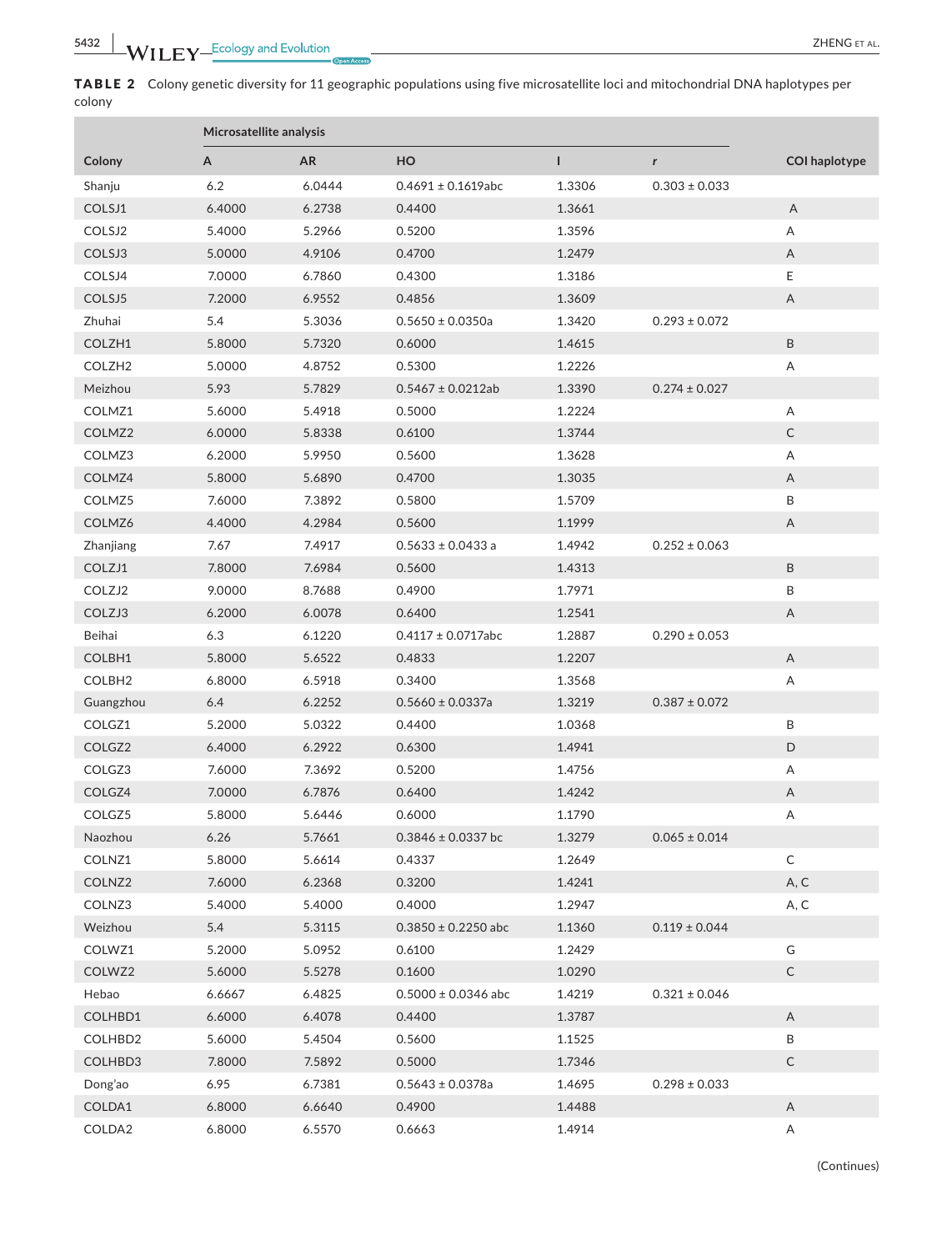#### TABLE 2 (Continued)

|                     | Microsatellite analysis |           |                      |        |                   |                      |
|---------------------|-------------------------|-----------|----------------------|--------|-------------------|----------------------|
| Colony              | A                       | <b>AR</b> | HO                   |        |                   | <b>COI haplotype</b> |
| COLDA3              | 7.8000                  | 7.5106    | 0.5300               | 1.5317 |                   | A                    |
| COLDA4              | 6.4000                  | 6.2206    | 0.5711               | 1.4059 |                   | A                    |
| Shangchuan          | 5.3                     | 4.8615    | $0.3600 \pm 0.0300c$ | 1.0357 | $0.410 \pm 0.033$ |                      |
| COLSCD1             | 4.8000                  | 4.7336    | 0.3900               | 1.1551 |                   | A                    |
| COLSCD <sub>2</sub> | 5.8000                  | 4.9894    | 0.3300               | 0.9162 |                   | A, F                 |

"A" represents the mean number of alleles per locus. AR and HO are the mean allelic richness and observed heterozygosity, respectively. *I* indicates Shannon's index. *r* is the relatedness coefficient for worker nestmates within populations. Haplotype was estimated by DnaSP. Means of observed heterozygosity of all populations were compared using Kruskal–Wallis test, and if the differences were significant, multiple comparisons of means were performed with the Mann–Whitney test. Data with the same letter indicate no significant difference at a level of .05.

remaining pairs of colonies, all *p* < .001). For the SCD population, the SCD2 and SCD3 points, which were 80 m apart, were grouped into one colony (significance of *G* test, *p* = .1186). All collection points from the HBD (three colonies), DAD (four colonies), and WZD (two colonies) populations were shown to be unique colonies (*G* test, *p* < .001 for all). For the mainland populations, each pair of collection points was significantly differentiated (*G* test, *p* < .001 for all) and therefore considered separate colonies (Table S1). An analysis of the number of alleles per colony indicated that all of 37 colonies of

mainland and island populations had more than four alleles and was consistent with their polygyne social structure that has been previously reported (Wetterer, 2009; Table 2).

# **3.2** | **Testing for Hardy–Weinberg equilibrium and linkage disequilibrium**

Four ofthe six microsatellite loci exhibited significant deviations from Hardy–Weinberg equilibrium (see Table 1). Across all populations,



FIGURE 2 (a) The distribution of haplotype network of colonies from mainland and island populations. One circle means one haplotype; different colors stand for different colonies; circle size represents the number of the specific haplotype; A, B, C, D, E, F, and G represent haplotype name. (b) The geographic distribution of the haplotypes of mainland and island populations. Different colors stand for different haplotypes. Arcuate area represents the number of haplotypes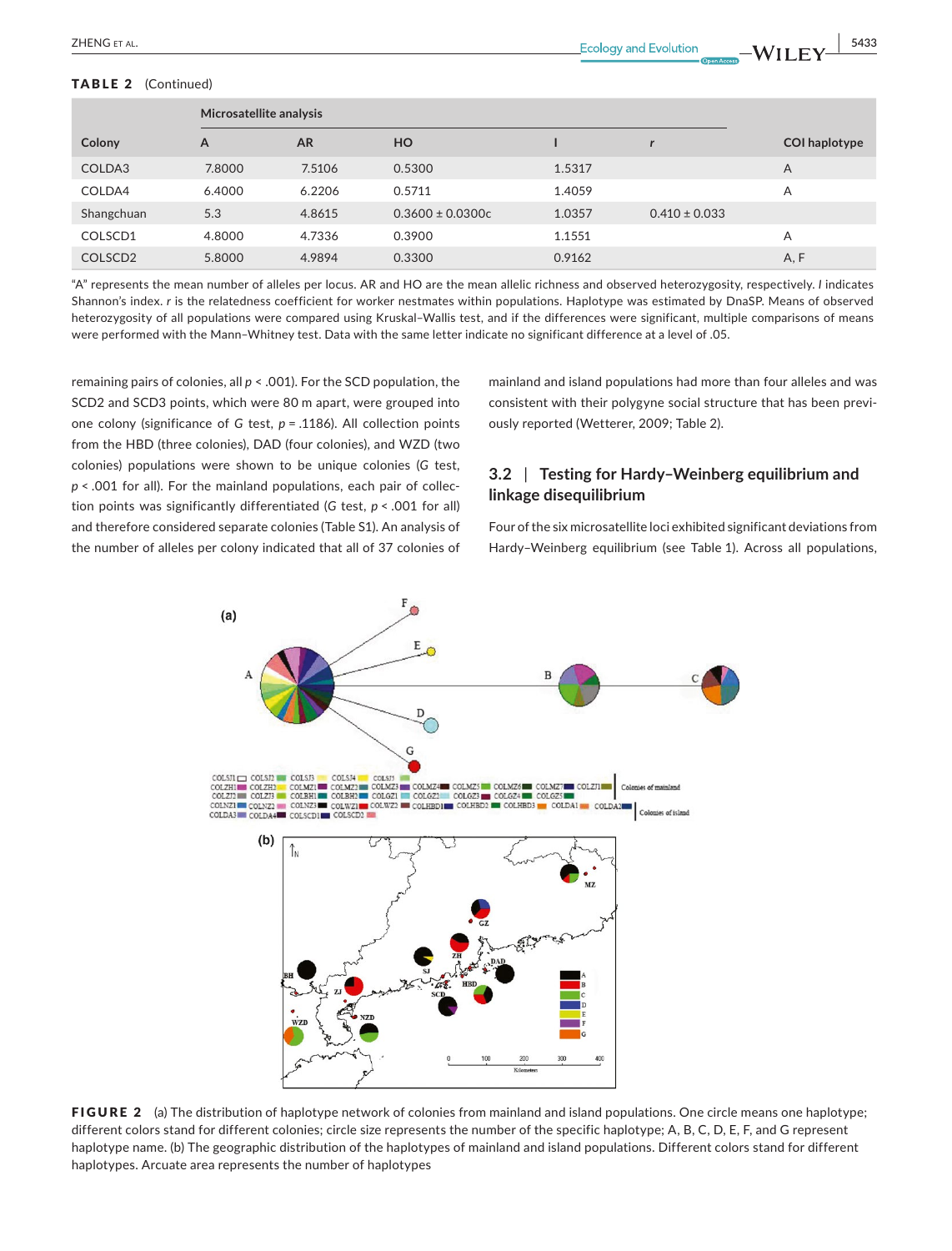

FIGURE 3 Delta-*K* values based on 10 runs of *K* ranging from 1 to 11 using STRUCTURE

the test for linkage disequilibrium showed no significant deviation in any of the fifteen pairwise tests (*p* > .05). Therefore, we considered all loci as independent. Null alleles were estimated by FreeNA software, and their frequency varied from 0 to 0.45. Locus 364 had the highest null allele frequency (0.45), and it exceeded 0.3 in most of the populations. Locus 364 was dropped from further analysis.

# **3.3** | **Genetic diversity of populations**

Overall, 778 individuals were successfully genotyped at six microsatellite loci. The results showed that the mainland populations had higher average numbers of alleles (A) and allelic richness (AR) than the island populations (Table 1), but there was no significant difference (A: *t* = 0.323, *df* = 8, *p* = .755; AR: *t* = 0.263, *df* = 8, *p* = .799). In addition, we also analyzed the genetic diversity of each colony using microsatellite and mitochondrial DNA data. The number of alleles for each colony ranged from 4.4 to 9.0, and the allelic richness varied from 4.3 to 8.8 (see Table 2). Range of observed heterozygosity among all colonies was from 0.33 (COLSCD2) to 0.67 (COLDAD2). We found that Shannon's index varied from 0.92 (COLSCD2) to 1.79 (COLZJ2), indicating that all populations and colonies exhibited a modest level of genetic diversity. At the population level, the number of alleles in all populations varied from 5.30 (SJ) to 7.67 (ZJ), allelic richness ranged from 4.8615 (SCD) to 7.49 (ZJ), and the observed heterozygosity ranged from 0.36 (SCD) to 0.57 (GZ). The results indicated that the SCD populations exhibited the lowest genetic variation. The average observed heterozygosity of the SCD points was slightly lower than that of several mainland populations (Kruskal– Wallis test,  $\chi^2$  = 19.24,  $df$  = 10,  $p$  = .037). Therefore, with the exception of the SJ and BH populations, the genetic diversity of the SCD population was significantly lower than that of the mainland populations (*p* < .05). Regarding the mitochondrial DNA data (Table 2), we obtained 111 complete sequences, and the length of sequences was 610 bp. There was only a single haplotype in the DAD, BH, and SCD samples. The mainland populations had five haplotypes (A, B, C, D, and E), and the island populations had four haplotypes (A, B, C, F, and G). However, we did not find more than one haplotype in a colony. We then constructed haplotype network (Figure 2a) and the geographic distribution of haplotypes for all colonies from the mainland and island populations (Figure 2b). We found that haplotypes D, E, F, and G all specifically distributed into a single mainland and island colony, respectively. And the distribution of all haplotypes from the mainland and island populations has no linked geographically (Table 2, Figure 2b).

# **3.4** | **Genetic structure of populations**

The genetic clustering of the *T. melanocephalum* populations by Bayesian clustering analysis was grouped into two branches (*K* = 2 and 4; Figure S1) by STRUCTURE using the delta-*K* method, with 20 runs for *K* ranging from 1 to 11 (Figure 3). Interestingly, the two genetic clusters showed no relationship with the geographic location of colonies, and individuals from one site were assigned to different genetic clusters. Most of the colonies of the islands were mixed with colonies from the mainland. Approximately 50% membership of BH2 and HBD2 colonies were not uniquely assigned to either of the two genetic clusters (Figure 4). In addition, when K increased to 4, the population structure from Naozhou Island and Shangchuan Island showed more clearly approximately >75% assignment probability. Individuals





FIGURE 4 Colony genetic structure of *Tapinoma melanocephalum* based on genotypes for  $K = 2$  and  $K = 4$  using the program STRUCTURE. Each individual is represented by a vertical bar. The same color stands for individuals that are assigned to the same cluster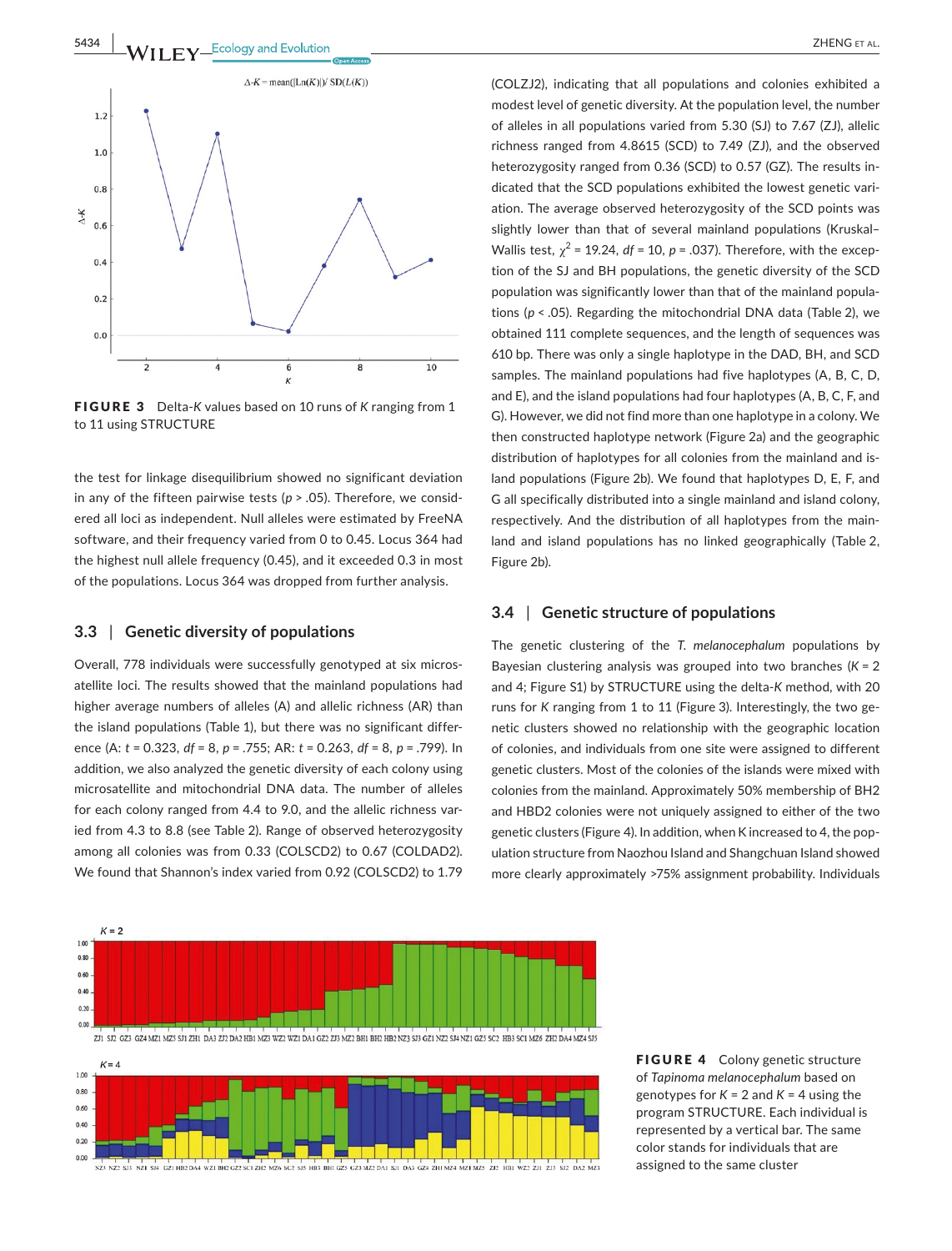**TABLE 3** Pairwise  $F_{ST}$  values using five microsatellite loci

 **ZHENG** ET AL. **EXELUTE:** THENG ET AL. **EXELUTE:**  $\frac{1}{2}$   $\frac{5435}{2}$ 

| Population | <b>SJ</b> | <b>ZH</b> | <b>MZ</b> | ZJ        | <b>BH</b> | <b>GZ</b> | <b>NZD</b> | <b>WZD</b> | <b>HBD</b> | <b>DAD</b> |
|------------|-----------|-----------|-----------|-----------|-----------|-----------|------------|------------|------------|------------|
| ZΗ         | 0.0247    |           |           |           |           |           |            |            |            |            |
| <b>MZ</b>  | $-0.0581$ | 0.0754    |           |           |           |           |            |            |            |            |
| ZJ         | 0.0201    | 0.118     | 0.0931    |           |           |           |            |            |            |            |
| <b>BH</b>  | $-0.0811$ | $-0.125$  | $-0.0221$ | 0.0943    |           |           |            |            |            |            |
| GZ         | $-0.0509$ | 0.0337    | 0.0033    | 0.1115    | $-0.1179$ |           |            |            |            |            |
| <b>NZD</b> | 0.0647    | 0.2376    | 0.1604    | 0.1721    | 0.1685    | 0.1086    |            |            |            |            |
| <b>WZD</b> | $-0.0406$ | $-0.0746$ | 0.0658    | $-0.1207$ | $-0.1111$ | $-0.0052$ | 0.0981     |            |            |            |
| <b>HBD</b> | $-0.044$  | 0.0811    | 0.0068    | 0.0377    | $-0.0185$ | 0.0504    | 0.1331     | $-0.1037$  |            |            |
| <b>DAD</b> | $-0.0628$ | 0.0415    | $-0.0173$ | 0.0235    | $-0.0827$ | $-0.0478$ | 0.1556     | $-0.0138$  | 0.0272     |            |
| <b>SCD</b> | 0.0007    | 0.325     | 0.1129    | 0.2449    | 0.2051    | 0.1804    | 0.272      | 0.1842     | 0.1027     | 0.1441     |



FIGURE 5 Isolation by distance (IBD) in *Tapinoma melanocephalum*. Dots indicate pairwise colony comparisons between the islands and the mainland. Circles show comparisons among 23 colonies from the mainland, and triangles show comparison for 14 colonies from the islands

from other colonies were clustered into different genetic clusters and mixed with colonies from mainland and island areas (Figure 4).

The relatedness *R* among workers within colonies over five loci varied among populations, ranging from 0.331 to 0.373, with an average of 0.337 ± 0.07, while pairwise comparisons between colonies of each population showed that relatedness varied from 0.065 to 0.410 (mean  $R = 0.355 \pm 0.035$ ) (see Table 2). The average genetic relatedness between the two colonies of the SCD population was 0.410, which is greater than zero. The higher relatedness between the SCD colonies is consistent with their lower allelic richness compared with the other more genetically diverse populations. As explained by Boomsma, Fjerdingstad, and Frydenberg (1999), relatedness among workers from the same colony headed by a once-mated queen will average 0.75. In this study, all colonies had much lower relatedness values and were considered polygyne, with all queens probably descending from a single foundress based on the mtDNA data.

We also analyzed genetic differentiation at the population level (Table 3). Among the mainland populations, some paired populations showed no differentiation ( $F_{ST}$  < 0). However, comparing the SCD population with most of the mainland populations showed high levels of genetic differentiation (range of  $F_{ST}$  = 0.1129 to 0.325), except for the nearby SJ population. Two colonies from BH and WZD were grouped into one cluster and showed no differentiation  $(F_{ST} < 0)$ , but ZJ paired with NZD, with a similar geographic distance, exhibiting a high degree of differentiation ( $F_{ST}$  = 0.1721), which grouped into different clusters. The colonies from ZH, DAD, and HBD were mixed, suggesting a shared ancestry or migration between the islands and mainland due to human activity or species dispersal. When evaluating the correlation between the pairwise  $F_{ST}/(1 - F_{ST})$  and the geographic distance with all colonies of the island or mainland populations, no significant correlation between genetic differentiation and geographic distance was observed (mainland: *r* = −1.00, *p* = .126; island: *r* = 0.117, *p* = .296; Figure 5).

# **3.5** | **Molecular variance**

Hierarchical *F-statistics* were estimated for all colonies. Three levels of hierarchical AMOVA showed that genetic differentiation was higher within colonies ( $F_{\text{IND-COLONY}}$  = 0.44133, *p* < .001) than within the populations  $(F_{\text{REGION-TOTAL}} = 0.20965, p < .001)$ and within region ( $F_{\text{COLONY-REGION}} = 0.26028$ ,  $p < .001$ ; Table 4). For the mainland and island regions, the degree of genetic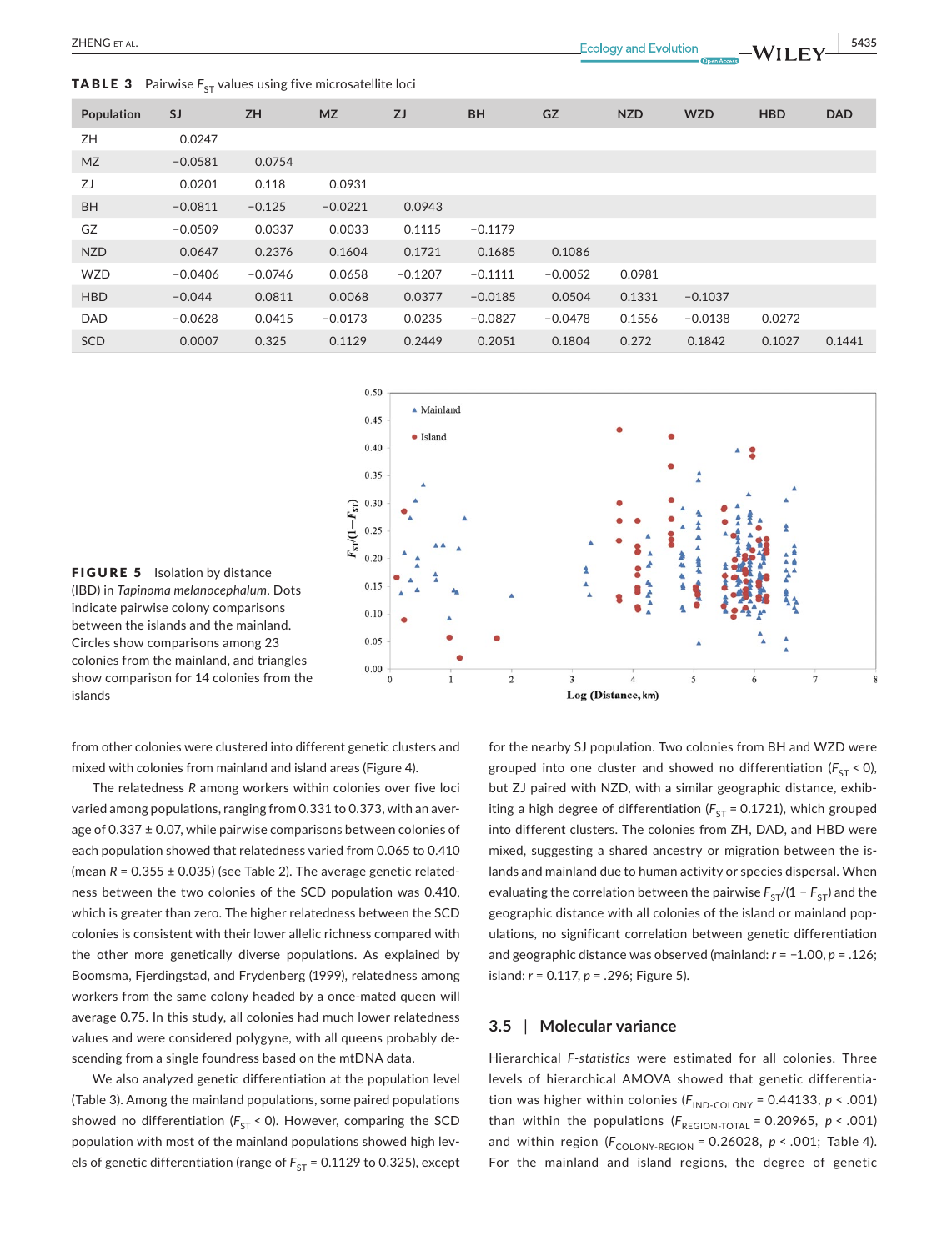differentiation was unevenly distributed within the hierarchy. For locus 592, genetic differentiation showed the highest level between populations, not within colonies. Genetic variation in all populations revealed negative  $F^{\rm COLONY-REGION}$  values, which was considered to represent a heterozygosity excess between colonies.

#### **3.6**  | **Bottleneck effect**

We examined signatures of a genetic bottleneck usingBOTTLENECK, with the two-mutation model. The results revealed a significant het erozygosity excess ( *p* < .05) in 11 geographic populations, except for the BH, NZD, and SCD populations under the Wilcoxon signed-rank test of the infinite allele model (Table 5).

There was no significant heterozygosity excess in any of the populations determined by the sign test performed with the infinite allele model ( *p* > .05). The stepwise mutation model (SMM) showed no significant heterozygosity excess in any population. However, the sign test with the stepwise mutation model exhibited significant heterozygosity excess in all populations except GZ, ZH, and HBD populations ( *p* < .05).

Our results suggest that the populations of SJ, ZJ, MZ, WZD, and DAD experienced a recent genetic bottleneck under the Wilcoxon test and sign test of two-mutation models (Table 5).

#### **4**  | **DISCUSSION**

# **4.1**  | **Genetic diversity of populations**

Study of genetic diversity and potential for rapid evolution is help ful for understanding colonization dynamics and spread of invasive social insects (Sakai et al., 2001). Geographic characteristics can affect dispersal range and gene flow of invasive species and further influence genetic diversity of introduced populations (Barrett & Husband, 1990; Moody & Mack, 1988). For islands, a natural barrier has the potential to influence species diversity or population size (Jensen et al., 2013). In our study, the genetic diversity of the main land populations of *T. melanocephalum* was slightly higher than that of the island populations, but there were no significant differences. However, colonies in the SCD population had lower allelic richness and number of alleles than mainland colonies; the observed hete rozygosity of the SCD population was dramatically lower than that of several mainland populations. Multiple introductions of invasive populations could promote higher genetic diversity of alien spe cies compared with a single introduction (Sakai et al., 2001; Wilson, Naish, & Boulding, 1999). In our study, microsatellite data showed that the genetic diversity of island populations was close to that of the mainland populations. This was also supported by mitochon drial DNA data. One possible reason is that populations from the mainland and the islands are multiply introduced with movement of human beings and frequent commercial trade.

However, invasive species are usually associated with population bottlenecks in the introduced regions and reduction in diversity may

| l                                                               |
|-----------------------------------------------------------------|
|                                                                 |
|                                                                 |
|                                                                 |
|                                                                 |
| 2                                                               |
|                                                                 |
| $\overline{a}$<br>l                                             |
|                                                                 |
| FAD IE<br>$\begin{bmatrix} 1 \\ 1 \\ 1 \end{bmatrix}$<br>J<br>l |

ons

|                | <b>Total populations</b> |                                                                                                     |                      | Mainland (23 colonies) |                |                      | Island (14 colonies) |               |                      |
|----------------|--------------------------|-----------------------------------------------------------------------------------------------------|----------------------|------------------------|----------------|----------------------|----------------------|---------------|----------------------|
| Locus          | <b>IND-COLONY</b>        | COLONY-REGION                                                                                       | <b>FREGION-TOTAL</b> | <b>IND-COLONY</b>      | FCOLONY-REGION | <b>FREGION-TOTAL</b> | IND-COLONY           | COLONY-REGION | <b>FREGION-TOTAL</b> |
| Locus 434      | 0.43047                  | 0.25812                                                                                             | 0.21420              | 0.39968                | 0.25635        | 0.19274              | 0.47890              | 0.26144       | 0.29444              |
| Locus 592      | 0.09325                  | $-0.12799$                                                                                          | 0.1697               | 0.04769                | $-0.16277$     | 0.18099              | 0.15466              | $-0.07762$    | 0.21555              |
| Locus 911      | 0.69012                  | 0.57276                                                                                             | 0.2161               | 0.65949                | 0.54737        | 0.24772              | 0.73267              | 0.61491       | 0.30580              |
| Locus 1178     | 0.36269                  | 0.16192                                                                                             | 0.20135              | 0.28522                | 0.02921        | 0.26372              | 06997                | 0.33734       | 0.19875              |
| Locus 1315     | 0.4462                   | 0.52937                                                                                             | 0.2533               | 0.64849                | 0.50185        | 0.29437              | 0.67821              | 0.56725       | 0.25641              |
| $\overline{4}$ | $0.44133***$             | $0.26028***$                                                                                        | $0.20965***$         | 0.40188***             | $0.21876***$   | $0.23440***$         | $0.49386***$         | $0.32243***$  | $0.25301***$         |
|                |                          | Asterisks represent significant differences from zero: $*p < .05$ ; $*p < .01$ , and $**p < .001$ . |                      |                        |                |                      |                      |               |                      |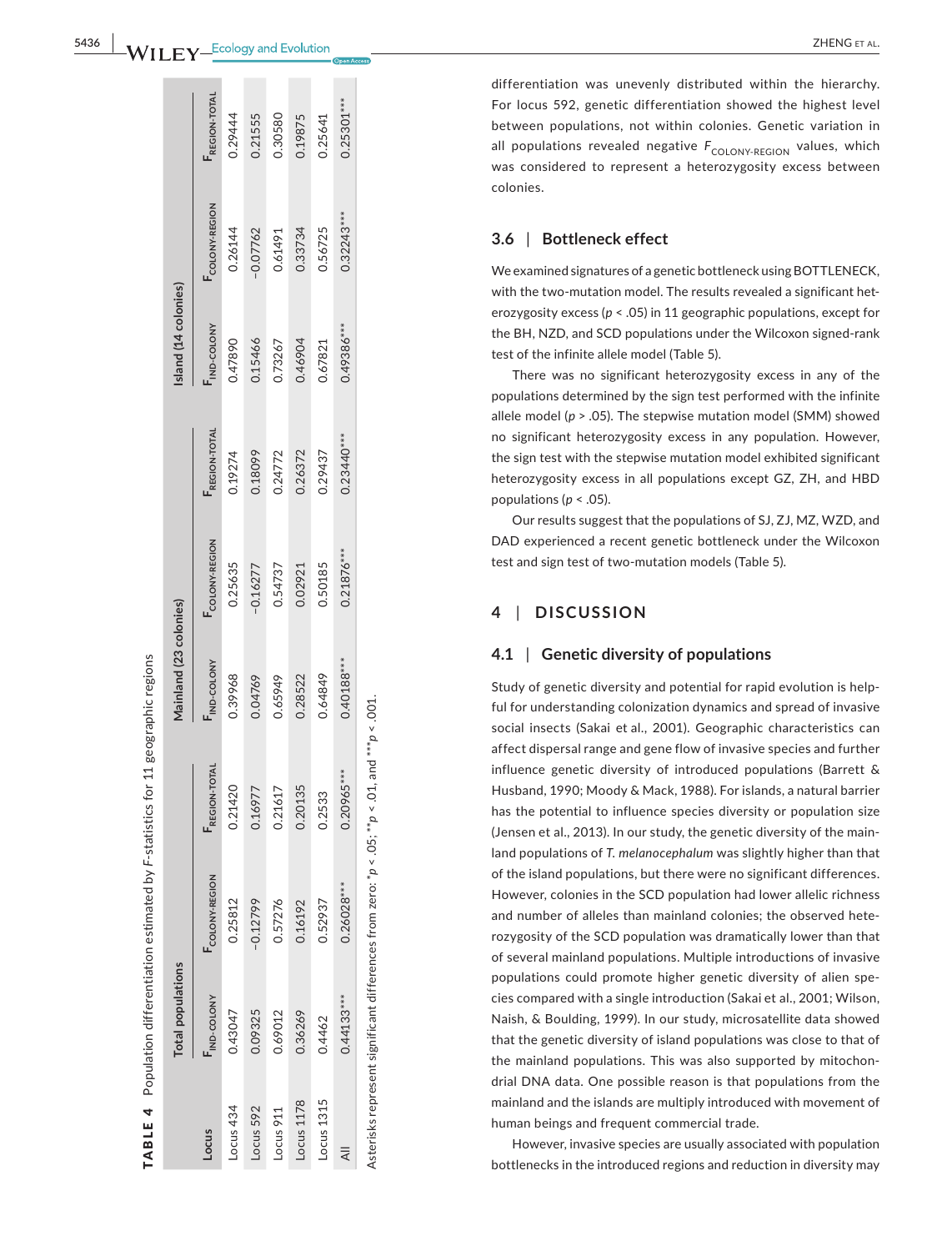| occur due to genetic drift during colonization (Barrett & Husband,     |
|------------------------------------------------------------------------|
| 1990). Low levels of heterozygosity have been taken as evidence        |
| of bottlenecks in populations in the recent past (less than four $N_a$ |
| generations ago) (Luikart & Cornuet, 1998). Interestingly, Argentine   |
| ants in the southeastern United States (introduced populations) ex-    |
| perienced bottlenecks and exhibit higher levels of genetic diversity   |
| than other introduced populations (Buczkowski, Vargo, & Silverman,     |
| 2004). Some populations may display lower genetic diversity while      |
| no bottleneck effect is detected. This may occur if the population     |
| has been present for long periods of time during which they recover    |
| from the signatures of a bottleneck (Green, 1990). In our study, most  |
| island populations of T. melanocephalum showed similar allele rich-    |
| ness with that of the mainland populations, and three island popula-   |
| tions experienced no detectable bottleneck.                            |
|                                                                        |

# **4.2** | **Population genetic structure**

Using the STRUCTURE program, we obtained two genetic clusters for all *T. melanocephalum* populations, which did not correspond to distinct geographic locations and admixtures of island and mainland colonies. *T. melanocephalum* has been described as an intranidal mating species and was shown to form unicolonial populations by colony budding (Hölldobler & Wilson, 1977). Gene flow has shown to be limited between different colonies or supercolonies because of intranidal mating (Espadaler & Rey, 2001; Helanterä, Strassmann, Carrillo, & Queller, 2009). STRUCTURE analysis showed some colonies could not be assigned to either of the two clusters. This result suggests that the clusters are not completely distinct. It may be attributed to long-distance dispersal of the ghost ant that frequently occurs due to human activities (Seifert, 2010). Therefore, newly introduced populations may mix with earlier arrivals to form a single more genetically diverse unicolonial society, thus promoting gene flow at large scales among island and mainland populations. On the other hand, based on our results showing each colony had a single mtDNA haplotype, it appears that each of our study colonies descended from a single queen. It also suggests colonies do not fuse the way Argentine ant colonies do (Thomas et al., 2010). Notably, colonies of most of populations we tested were not uniquely assigned to either of the two genetic clusters by STRUCTURE analysis using microsatellite data. In addition, most workers in our study were heterozygous at microsatellite loci. Taken together, this may indicate a special breeding structure in this species in which mating occurs in or near the nest and a majority of males come from external nests. Obviously, the reproductive habits of this species in China feature need further study.

Among the paired mainland populations, there was no differentiation. However, when the SCD populations were paired with most of the mainland populations, we found a high level of genetic differentiation, and  $F_{ST}$ s ranged from 0.0007 to 0.325. In particular, the SCD populations and the ZH populations may have different origins leading to the observed strong genetic differentiation. This is supported by one of the ZH colonies, ZH1, having a different mtDNA haplotype than the SCD colonies. There was no correlation between the genetic differentiation and geographic distance among all colonies, which suggests that gene flow among colonies is not related to distance, and isolation by sea has had minimal influence on gene flow. Five islands were separated by 16–50 km from the nearest mainland.

Hierarchical AMOVA suggests that the genetic divergence of *T. melanocephalum* was mainly due to differences within colonies instead of between colonies in regions or sampling regions. Due to founder events, colonies achieved rapid differentiation. The changes in allele frequency were affected by differential survival of individuals during the initial bottleneck (Chakraborty & Nei, 1977; Tarr, Conant, & Fleischer, 1998).

Our results indicated low relatedness within all individuals of colonies. But, in the SCD population, colonies exhibited the highest *r* value (0.410) and the lowest allelic richness; these colonies all clustered together. Similar to a previous report, invasive species in introduced regions tend to form supercolonies or colonies (Holway et al., 2002) with reduced genetic variability and increased nestmate recognition (Payne, Tillberg, & Suarez, 2004; Tsutsui et al., 2000). This may also be attributable to the possibility that the SCD population

TABLE 5 Results of bottleneck testing in 11 geographic populations under Wilcoxon test and sign test of twomutation models

|            | <b>IAM</b>           |           | <b>SMM</b>           |           |  |  |  |
|------------|----------------------|-----------|----------------------|-----------|--|--|--|
| Population | <b>Wilcoxon test</b> | Sign test | <b>Wilcoxon test</b> | Sign test |  |  |  |
| SJ         | $0.01563*$           | 0.0851    | $\mathbf{1}$         | 0.01119   |  |  |  |
| <b>ZH</b>  | $0.04688*$           | 0.33793   | 0.89063              | 0.34047   |  |  |  |
| <b>MZ</b>  | $0.01563*$           | 0.07692   | $\mathbf{1}$         | 0.01183   |  |  |  |
| ZJ         | 0.04688*             | 0.35264   | $\mathbf{1}$         | 0.01349   |  |  |  |
| BH         | 0.3125               | 0.32616   | $\mathbf{1}$         | 0.01241   |  |  |  |
| GZ         | $0.03125*$           | 0.35684   | 0.98438              | 0.0885    |  |  |  |
| <b>NZD</b> | 0.40625              | 0.33165   | $\mathbf{1}$         | 0.01318   |  |  |  |
| <b>WZD</b> | $0.03125*$           | 0.29993   | $\mathbf{1}$         | 0.01172   |  |  |  |
| <b>HBD</b> | $0.01563*$           | 0.08034   | 0.98438              | 0.10423   |  |  |  |
| <b>DAD</b> | $0.01563*$           | 0.0836    | $\mathbf{1}$         | 0.01203   |  |  |  |
| <b>SCD</b> | 0.92188              | 0.33973   | $\mathbf{1}$         | 0.01183   |  |  |  |

 **|** ZHENG et al. **5437**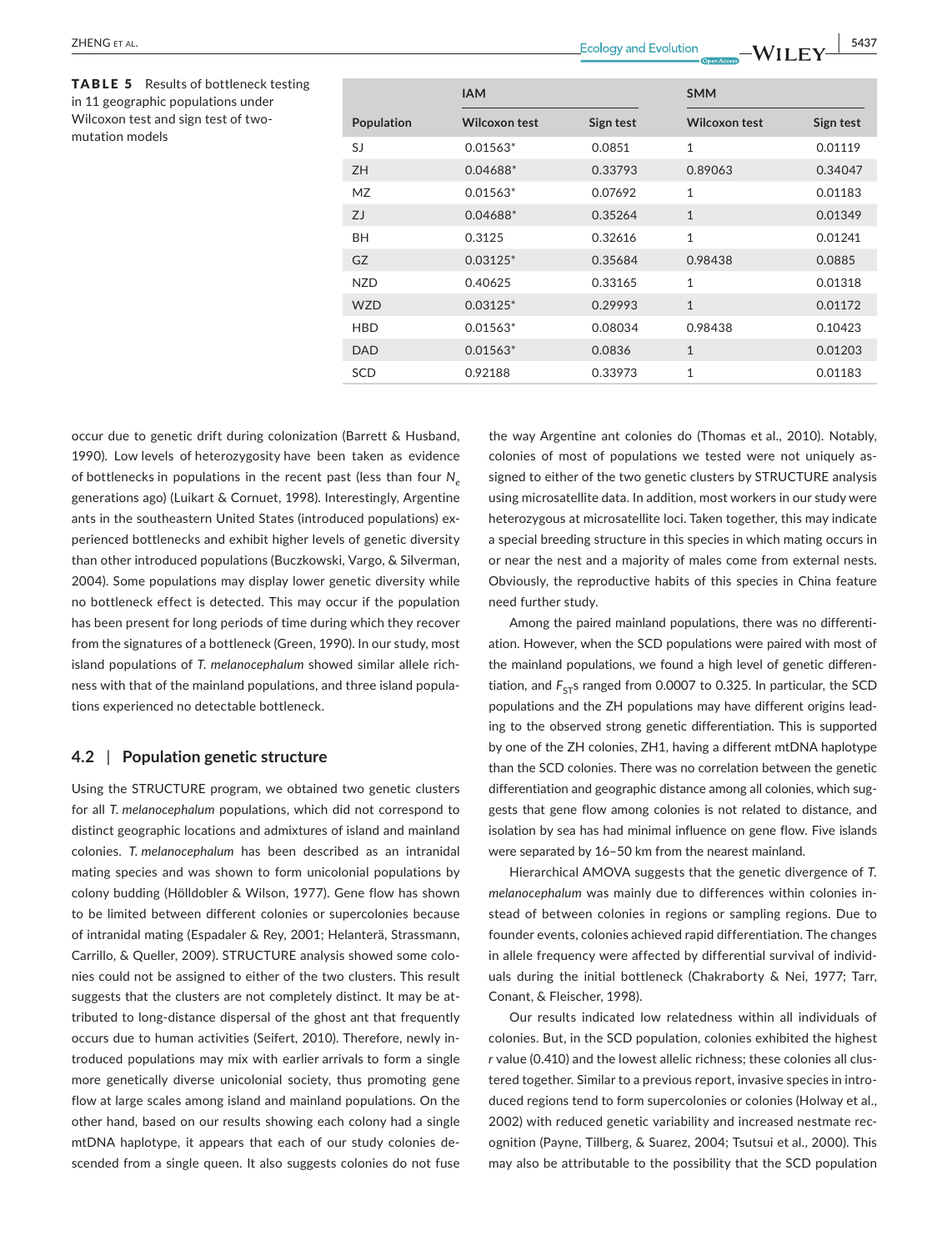**5438 WII FY** Ecology and Evolution **CONSISTENCE EXECUTER** EXPLORER AL.

was derived from only one introduction. Strong hurricanes and fierce floods may also affect the population distribution and expansion and could also lead to genetic loss. In addition, mtDNA data were uniform within a colony, suggesting that each colony came from a single matriline.

Many reports of invasive species in different geographic regions suggest that social behavior is related to colony breeding structure. In its native range, the Argentine ant forms small supercolonies that are effectively unicolonial by intranidal mating and kin recognition (Pedersen, Krieger, Vogel, Giraud, & Keller, 2006). Intranidal mating has also been reported in *Monomorium pharaonis* (Wilson, 1971) and *Lasius sakagamii* ant species (Yamauchi, Kinomura, & Miyake, 1981), as well as *T. melanocephalum*, the Argentine ant, and *Anoplolepis gracilipes* (Bustos, Cherix, Lachaud, & Fourcassié, 1998; Drescher, Blüthgen, Schmitt, Bühler, & Feldhaar, 2010). A previous report revealed a negative correlation between relatedness and aggression in *Anoplolepis gracilipes*, which suggested kinship as one factor causing the formation of a supercolony. Kinship also facilitates colonization (Drescher, Blüthgen, & Feldhaar, 2007). Supercolonies of *A. gracilipes* undergo random mating; intranidal mating system in this ant can be observed due to genetic cohesion in these two supercolonies (Thomas et al., 2010). In the introduced range, the invasive red imported fire ant exhibits a higher degree of polygyny than in native regions (Ross & Keller, 1995). Polygynous colonies in native areas have fewer queens who are close relatives compared to the many unrelated queens found in introduced populations (Ross, Vargo, & Keller, 1996), leading to the observed high queen numbers and decreased relatedness for introduced ranges.

Closely related colony members in polygynous nests may arise from inbreeding, reproductive dominance of one queen, and/or high relatedness among queens (Giraud, Blatrix, Poteaux, Solignac, & Jaisson, 2001). Nestmate queens in polygynous species are generally related, but to a degree that varies greatly between species, some species having nestmate queens that are almost unrelated (Keller, 1995). Therefore, the queen number and relatedness among nestmate queens of *T. melanocephalum* should also be a focus of future studies as well the relationship between colonies in China and those in other parts of the world.

## **ACKNOWLEDGMENTS**

This study was supported by the Science Foundation for the Excellent Youth Scholars of Guangdong Province (No. Yq2013031).

#### **CONFLICT OF INTEREST**

None declared.

# **ORCID**

*Edward L. Vargo* <http://orcid.org/0000-0002-8712-1248> *Yijuan X[u](http://orcid.org/0000-0003-1304-6289)* <http://orcid.org/0000-0003-1304-6289>

#### **REFERENCES**

- Allee, W. C., Park, O., Emerson, A. E., Park, T., & Schmidt, K. P. (1949). *Principles of animal ecology*. Philadelphia: WB Saunders Co. Ltd.
- Antonovics, J. (1976). The nature of limits to natural selection. *Annals of the Missouri Botanical Garden*, *63*, 224–247. [https://doi.](https://doi.org/10.2307/2395303) [org/10.2307/2395303](https://doi.org/10.2307/2395303)
- Barnett, R., Cucchi, T., Martinkova, N., Struchan, R., Pascal, M., Pascal, M., … Ho, S. (2013). Divergent evolutionary processes associated with colonization of offshore islands. *Molecular Ecology*, *22*, 5205–5220.
- Barrett, S. C. H., & Husband, B. C. (1990). Genetics of plant migration and colonization. In A. H. D. Brown, M. T. Clegg, A. L. Kahler, & B. S. Weir (Eds.), *Plant population genetics, breeding, and genetic resources* (pp. 254–277). Sunderland, MA: Sinauer.
- Beardmore, J., Mair, G., & Lewis, R. (1997). Biodiversity in aquatic systems in relation to aquaculture. *Aquaculture Research*, *28*, 829–839. <https://doi.org/10.1111/j.1365-2109.1997.tb01007.x>
- Boomsma, J. J., Fjerdingstad, E. J., & Frydenberg, J. (1999). Multiple paternity, relatedness and genetic diversity in *Acromyrmex* leaf-cutter ants. *Proceedings of the Royal Society B Biological Sciences*, *266*, 249. <https://doi.org/10.1098/rspb.1999.0629>
- Bourke, A. F., & Franks, N. R. (1995). *Social evolution in ants*. Princeton, NJ: Princeton University Press.
- Buczkowski, G., Vargo, E. L., & Silverman, J. (2004). The diminutive supercolony: The Argentine ants of the southeastern United States. *Molecular Ecology*, *13*, 2235–2242. [https://doi.](https://doi.org/10.1111/j.1365-294X.2004.02261.x) [org/10.1111/j.1365-294X.2004.02261.x](https://doi.org/10.1111/j.1365-294X.2004.02261.x)
- Bustos, X., Cherix, D., Lachaud, J., & Fourcassié, V. (1998) *Contribution to the biology of Tapinoma melanocephalum (Fabricius)(Hymenoptera: Formicidae)*. Actes des Colloques Insectes Sociaux, vol. 11: Compte rendu colloque annuel, Créteil, France, 3–5 Septembre 1997, pp. 95–101.
- Chakraborty, R., & Nei, M. (1977). Bottleneck effects on average heterozygosity and genetic distance with the stepwise mutation model. *Evolution*, *31*, 347–356. [https://doi.org/10.1111/j.1558-5646.1977.](https://doi.org/10.1111/j.1558-5646.1977.tb01017.x) [tb01017.x](https://doi.org/10.1111/j.1558-5646.1977.tb01017.x)
- Chapuis, M.-P., & Estoup, A. (2007). Microsatellite null alleles and estimation of population differentiation. *Molecular Biology and Evolution*, *24*, 621–631. <https://doi.org/10.1093/molbev/msl191>
- Chiotis, M., Jermiin, L. S., & Crozier, R. H. (2000). A molecular framework for the phylogeny of the ant subfamily Dolichoderinae. *Molecular Phylogenetics and Evolution*, *17*, 108–116. [https://doi.org/10.1006/](https://doi.org/10.1006/mpev.2000.0821) [mpev.2000.0821](https://doi.org/10.1006/mpev.2000.0821)
- Colwell, R. K., Mao, C. X., & Chang, J. (2004). Interpolating, extrapolating, and comparing incidence-based species accumulation curves. *Ecology*, *85*, 2717–2727. <https://doi.org/10.1890/03-0557>
- Corin, S., Abbott, K., Ritchie, P., & Lester, P. (2007). Large scale unicoloniality: The population and colony structure of the invasive Argentine ant (*Linepithema humile*) in New Zealand. *Insectes Sociaux*, *54*, 275–282. <https://doi.org/10.1007/s00040-007-0942-9>
- Deheer, C. J., & Vargo, E. L. (2004). Colony genetic organization and colony fusion in the termite *Reticulitermes flavipes* as revealed by foraging patterns over time and space. *Molecular Ecology*, *13*, 431–441. <https://doi.org/10.1046/j.1365-294X.2003.2065.x>
- Dempster, A. P., Laird, N. M., & Rubin, D. B. (1977). Maximum likelihood from incomplete data via the EM algorithm. *Journal of the Royal Statistical Society Series B (Methodological)*, *30*, 1–38.
- Drescher, J., Blüthgen, N., & Feldhaar, H. (2007). Population structure and intraspecific aggression in the invasive ant species *Anoplolepis gracilipes* in Malaysian Borneo. *Molecular Ecology*, *16*, 1453–1465. <https://doi.org/10.1111/j.1365-294X.2007.03260.x>
- Drescher, J., Blüthgen, N., Schmitt, T., Bühler, J., & Feldhaar, H. (2010). Societies drifting apart? Behavioural, genetic and chemical differentiation between supercolonies in the yellow crazy ant *Anoplolepis gracilipes*. *PLoS ONE*, *5*, e13581. [https://doi.org/10.1371/journal.](https://doi.org/10.1371/journal.pone.0013581) [pone.0013581](https://doi.org/10.1371/journal.pone.0013581)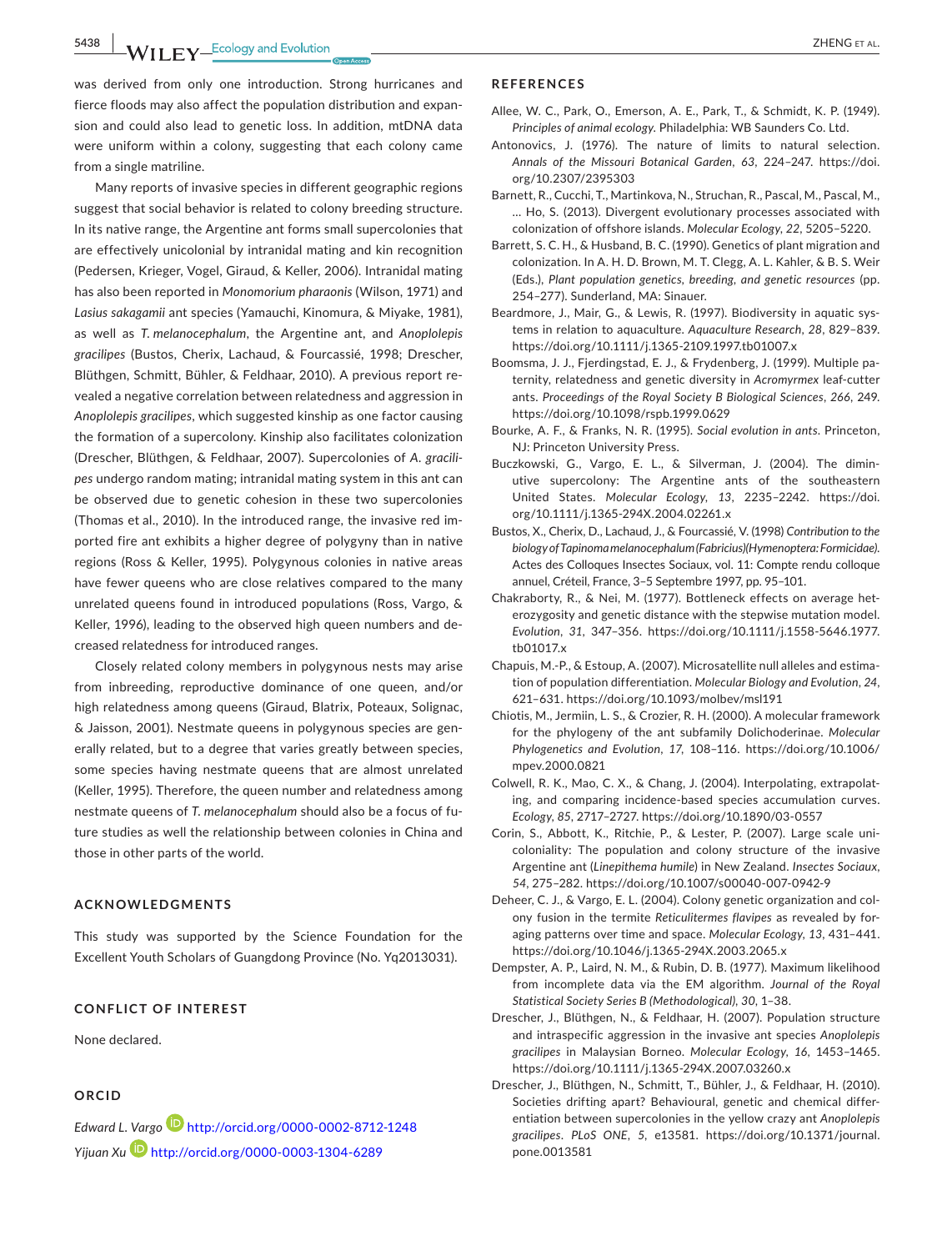- Dronnet, S., Chapuisat, M., Vargo, E. L., & Bagnères, A. G. (2005). Genetic analysis of the breeding system of an invasive subterranean termite, *Reticulitermes santonensis*, in urban and natural habitats. *Molecular Ecology*, *14*, 1311–1320. [https://doi.](https://doi.org/10.1111/j.1365-294X.2005.02508.x) [org/10.1111/j.1365-294X.2005.02508.x](https://doi.org/10.1111/j.1365-294X.2005.02508.x)
- Duffie, C. V., Glenn, T. C., Vargas, F. H., & Parker, P. G. (2009). Genetic structure within and between island populations of the flightless cormorant (*Phalacrocorax harrisi*). *Molecular Ecology*, *18*, 2103–2111. <https://doi.org/10.1111/j.1365-294X.2009.04179.x>
- Espadaler, X., & Espejo, F. (2002). *Tapinoma melanocephalum* (Fabricius, 1793), a new exotic ant in Spain (Hymenoptera, Formicidae)*. Orsis: organismes i sistemes*, *17*, 101–104.
- Espadaler, X., & Rey, S. (2001). Biological constraints and colony founding in the polygynous invasive ant *Lasius neglectus* (Hymenoptera, Formicidae). *Insectes Sociaux*, *48*, 159–164. [https://doi.org/10.1007/](https://doi.org/10.1007/PL00001760) [PL00001760](https://doi.org/10.1007/PL00001760)
- Evanno, G., Regnaut, S., & Goudet, J. (2005). Detecting the number of clusters of individuals using the software STRUCTURE: A simulation study. *Molecular Ecology*, *14*, 2611–2620. [https://doi.](https://doi.org/10.1111/j.1365-294X.2005.02553.x) [org/10.1111/j.1365-294X.2005.02553.x](https://doi.org/10.1111/j.1365-294X.2005.02553.x)
- Fowler, H., Bernardi, J., Delabie, J., Forti, L., & Pereira-da-Silva, V. (1990). *Major ant problems of South America* (pp. 3–14). Boulder, CO: Applied Myrmecology–a world perspective. Westview Press.
- Frankel, O., & Soulé, M. E. (1981). *Conservation and evolution*. Cambridge, UK: CUP Archive.
- Frankham, R., Briscoe, D. A., & Ballou, J. D. (2002). *Introduction to conservation genetics*. Cambridge, UK: Cambridge University Press. [https://](https://doi.org/10.1017/CBO9780511808999) [doi.org/10.1017/CBO9780511808999](https://doi.org/10.1017/CBO9780511808999)
- Giraud, T., Blatrix, R., Poteaux, C., Solignac, M., & Jaisson, P. (2001). High genetic relatedness among nestmate queens in the polygynous ponerine ant *Gnamptogenys striatula* in Brazil. *Behavioral Ecology and Sociobiology*, *49*, 128–134. <https://doi.org/10.1007/s002650000284>
- Giraud, T., Pedersen, J. S., & Keller, L. (2002). Evolution of supercolonies: The Argentine ants of southern Europe. *Proceedings of the National Academy of Sciences*, *99*, 6075–6079. [https://doi.org/10.1073/](https://doi.org/10.1073/pnas.092694199) [pnas.092694199](https://doi.org/10.1073/pnas.092694199)
- Goudet, J. (1995). FSTAT (version 1.2): A computer program to calculate F-statistics. *Journal of Heredity*, *86*, 485–486. [https://doi.](https://doi.org/10.1093/oxfordjournals.jhered.a111627) [org/10.1093/oxfordjournals.jhered.a111627](https://doi.org/10.1093/oxfordjournals.jhered.a111627)
- Green, O. (1990). Entomologist sets new record at Mt Smart for *Iridomyrmex humilis* established in New Zealand. *Weta*, *13*, 14–16.
- Hebert, P. D., Ratnasingham, S., & de Waard, J. R. (2003). Barcoding animal life: Cytochrome c oxidase subunit 1 divergences among closely related species. *Proceedings of the Royal Society of London B: Biological Sciences*, *270*, S96–S99. <https://doi.org/10.1098/rsbl.2003.0025>
- Hedrick, P. W., & Kalinowski, S. T. (2000). Inbreeding depression in conservation biology. *Annual Review of Ecology and Systematics*, *31*, 139– 162. <https://doi.org/10.1146/annurev.ecolsys.31.1.139>
- Helanterä, H., Strassmann, J. E., Carrillo, J., & Queller, D. C. (2009). Unicolonial ants: Where do they come from, what are they and where are they going? *Trends in Ecology & Evolution*, *24*, 341–349. [https://doi.](https://doi.org/10.1016/j.tree.2009.01.013) [org/10.1016/j.tree.2009.01.013](https://doi.org/10.1016/j.tree.2009.01.013)
- Hölldobler, B., & Wilson, E. O. (1977). The number of queens: An important trait in ant evolution. *Naturwissenschaften*, *64*, 8–15. [https://doi.](https://doi.org/10.1007/BF00439886) [org/10.1007/BF00439886](https://doi.org/10.1007/BF00439886)
- Holway, D. A., Lach, L., Suarez, A. V., Tsutsui, N. D., & Case, T. J. (2002). The causes and consequences of ant invasions. *Annual Review of Ecology and Systematics*, *33*, 181–233. [https://doi.org/10.1146/an](https://doi.org/10.1146/annurev.ecolsys.33.010802.150444)[nurev.ecolsys.33.010802.150444](https://doi.org/10.1146/annurev.ecolsys.33.010802.150444)
- Holway, D. A., & Suarez, A. V. (2004). Colony-structure variation and interspecific competitive ability in the invasiveArgentine ant. *Oecologia*, *138*, 216–222. <https://doi.org/10.1007/s00442-003-1414-1>
- Jensen, H., Moe, R., Hagen, I. J., Holand, A. M., Kekkonen, J., Tufto, J., & Sæther, B. E. (2013). Genetic variation and structure of house

sparrow populations: Is there an island effect? *Molecular Ecology*, *22*, 1792–1805. <https://doi.org/10.1111/mec.12226>

- Keller, L. (1995). Social life: The paradox of multiple-queen colonies. *Trends in Ecology & Evolution*, *10*, 355–360. [https://doi.org/10.1016/](https://doi.org/10.1016/S0169-5347(00)89133-8) [S0169-5347\(00\)89133-8](https://doi.org/10.1016/S0169-5347(00)89133-8)
- Linhart, Y. B., & Grant, M. C. (1996). Evolutionary significance of local genetic differentiation in plants. *Annual Review of Ecology and Systematics*, *27*, 237–277. [https://doi.org/10.1146/annurev.](https://doi.org/10.1146/annurev.ecolsys.27.1.237) [ecolsys.27.1.237](https://doi.org/10.1146/annurev.ecolsys.27.1.237)
- Losos, J. B., & Ricklefs, R. E. (2009a). *The theory of island biogeography revisited*. Princeton, NJ: Princeton University Press. [https://doi.](https://doi.org/10.1515/9781400831920) [org/10.1515/9781400831920](https://doi.org/10.1515/9781400831920)
- Losos, J. B., & Ricklefs, R. E. (2009b). Adaptation and diversification on islands. *Nature*, *457*, 830–836. <https://doi.org/10.1038/nature07893>
- Luikart, G., & Cornuet, J. M. (1998). Empirical evaluation of a test for identifying recently bottlenecked populations from allele frequency data. *Conservation Biology*, *12*, 228–237. [https://doi.](https://doi.org/10.1046/j.1523-1739.1998.96388.x) [org/10.1046/j.1523-1739.1998.96388.x](https://doi.org/10.1046/j.1523-1739.1998.96388.x)
- Moody, M. E., & Mack, R. N. (1988). Controlling the spread of plant invasions: The importance of nascent foci. *Journal of Applied Ecology*, *25*, 1009–1021. <https://doi.org/10.2307/2403762>
- Morley, M., Molony, C. M., Weber, T. M., Devlin, J. L., Ewens, K. G., Spielman, R. S., & Cheung, V. G. (2004). Genetic analysis of genomewide variation in human gene expression. *Nature*, *430*, 743–747. <https://doi.org/10.1038/nature02797>
- Nickerson, J., Bloomcamp, C., & Fasulo, T.R. (2004) *Ghost Ant, Tapinoma melanocephalum (Fabricius)(Insecta: Hymenoptera: Formicidae)*. Citeseer.
- Parker, I. M., Rodriguez, J., & Loik, M. E. (2003). An evolutionary approach to understanding the biology of invasions: Local adaptation and general-purpose genotypes in the weed *Verbascum thapsus*. *Conservation Biology*, *17*, 59–72. [https://doi.](https://doi.org/10.1046/j.1523-1739.2003.02019.x) [org/10.1046/j.1523-1739.2003.02019.x](https://doi.org/10.1046/j.1523-1739.2003.02019.x)
- Payne, C. M., Tillberg, C. V., & Suarez, A. V. (2004). Recognition systems and biological invasions. In *Annales Zoologici Fennici* (pp. 843–858). 41: Finnish Zoological and Botanical Publishing Board.
- Peakall, R., & Smouse, P. E. (2006). GENALEX 6: Genetic analysis in Excel. Population genetic software for teaching and research. *Molecular Ecology Notes*, *6*, 288–295. [https://doi.](https://doi.org/10.1111/j.1471-8286.2005.01155.x) [org/10.1111/j.1471-8286.2005.01155.x](https://doi.org/10.1111/j.1471-8286.2005.01155.x)
- Pedersen, J. S., Krieger, M. J., Vogel, V., Giraud, T., & Keller, L. (2006). Native supercolonies of unrelated individuals in the invasive Argentine ant. *Evolution*, *60*, 782–791. [https://doi.org/10.1111/j.0014-3820.2006.](https://doi.org/10.1111/j.0014-3820.2006.tb01156.x) [tb01156.x](https://doi.org/10.1111/j.0014-3820.2006.tb01156.x)
- Pimm, S. L., Diamond, J., Reed, T. M., Russell, G. J., & Verner, J. (1993). Times to extinction for small populations of large birds. *Proceedings of the National Academy of Sciences*, *90*, 10871–10875. [https://doi.](https://doi.org/10.1073/pnas.90.22.10871) [org/10.1073/pnas.90.22.10871](https://doi.org/10.1073/pnas.90.22.10871)
- Piry, S., Luikart, G., & Cornuet, J.-M. (1999). BOTTLENECK: A program for detecting recent effective population size reductions from allele data frequencies. *Journal of Heredity*, *90*, 502–503. [https://doi.](https://doi.org/10.1093/jhered/90.4.502) [org/10.1093/jhered/90.4.502](https://doi.org/10.1093/jhered/90.4.502)
- Pritchard, J., Wen, X., & Falush, D. (2010) *Documentation for structure software: Version 2.2*. Retrieved from: [http://pritch.bsd.uchicago.](http://pritch.bsd.uchicago.edu/software/structure22/readme.pdf) [edu/software/structure22/readme.pdf](http://pritch.bsd.uchicago.edu/software/structure22/readme.pdf). Accessed 25 June 2014.
- Queller, D. C., & Goodnight, K. F. (1989). Estimating relatedness using genetic markers. *Evolution*, *42*(2)*,* 258–275. [https://doi.](https://doi.org/10.1111/j.1558-5646.1989.tb04226.x) [org/10.1111/j.1558-5646.1989.tb04226.x](https://doi.org/10.1111/j.1558-5646.1989.tb04226.x)
- Raymond, M., & Rousset, F. (1995). GENEPOP (version 1.2): Population genetics software for exact tests and ecumenicism. *Journal of Heredity*, *86*, 248–249. [https://doi.org/10.1093/oxfordjournals.](https://doi.org/10.1093/oxfordjournals.jhered.a111573) [jhered.a111573](https://doi.org/10.1093/oxfordjournals.jhered.a111573)
- Rice, W. R. (1989). Analyzing tables of statistical tests. *Evolution*, *43*, 223– 225. <https://doi.org/10.1111/j.1558-5646.1989.tb04220.x>